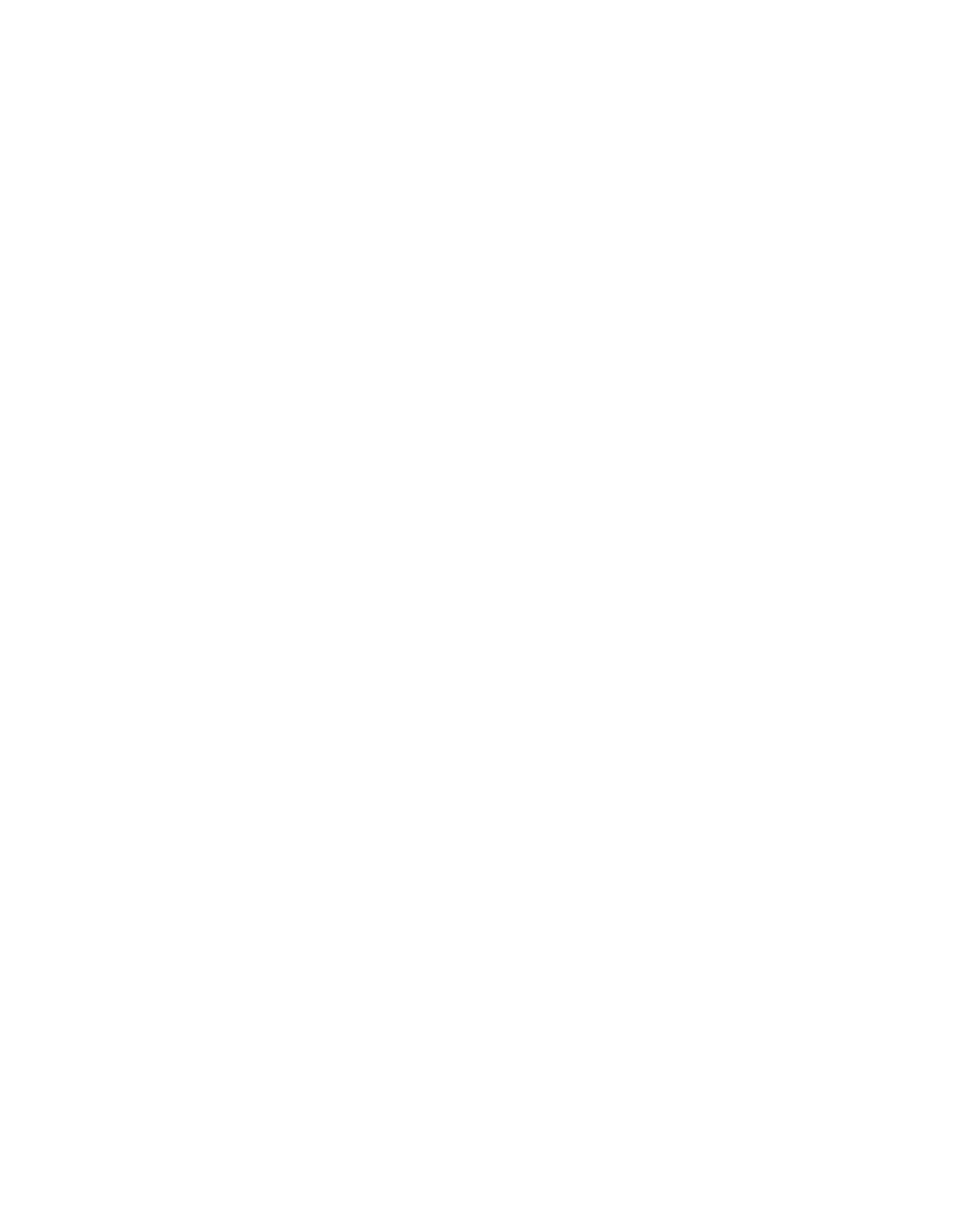## **NEW YORK STATE BAR ASSOCIATION COMMITTEE ON CHILDREN & THE LAW**

## STANDARDS FOR ATTORNEYS REPRESENTING CHILDREN IN **NEW YORK ADOPTION PROCEEDINGS**

Page

**Table of Contents** 

**PREFACE**  $\mathbf{1}$  $\mathbf{A}$ . THE CHILD'S ATTORNEY  $2 - 8$ **The Attorney-Client Relationship**  $\mathfrak{D}$  $A-1.$ **Counseling and Advising the Child**  $\overline{3}$  $A-2.$  $A-3$ . Overcoming the Presumption of Adherence to the Client's Directions  $\overline{4}$  $A-4.$ The Use of Substituted Judgment 6  $A-5.$ **Confidentiality of the Attorney-Client Relationship**  $\overline{7}$ **GENERAL AUTHORITY AND DUTIES**  $8 - 10$  $\mathbf{B}$ .  $B-1.$ **Basic Obligations** 8  $B-2$ . **Conflict Situations** 10  $C_{\bullet}$ **ACTIONS TO BE TAKEN**  $10 - 18$ C-1. Meet With the Child 10 C-2. Investigate 12 **C-3.** Request Services 14 C-4. Child With Special Needs  $14$ **C-5.** Negotiate Settlements 15 C-6. Pre-Trial Reports 15 C-7. Undocumented Children/SIJS 16 **C-8.** Adolescent Clients 17  $C-9.$ **Review and Execute Post-Adoption Contact Agreements (PACA)** 17 C-10. Confer with the Attorney Representing the Child in Permanency Hearings 18 D. **HEARINGS**  $18 - 23$ **D-1.** Court Appearances 18  $D-2.$ **Client Explanation** 18  $D-3$ . **Motions and Objections** 19  $D-4.$ **Presentation of Evidence** 19  $D-5.$ The Child's Participation at a Hearing 19 **D-6. Whether Child Should Testify** 20  $D-7.$ **Child Witness** 21 **D-8. Ouestioning the Child**  $21$ **Challenges to Child's Testimony or Statements**  $D-9.$ 22 D-10. Conclusion of Hearing 22 **D-11.** Fair Hearings 22 **D-12.** Best Interest Hearings 22 D-13. D.R.L. § 111 Hearings 23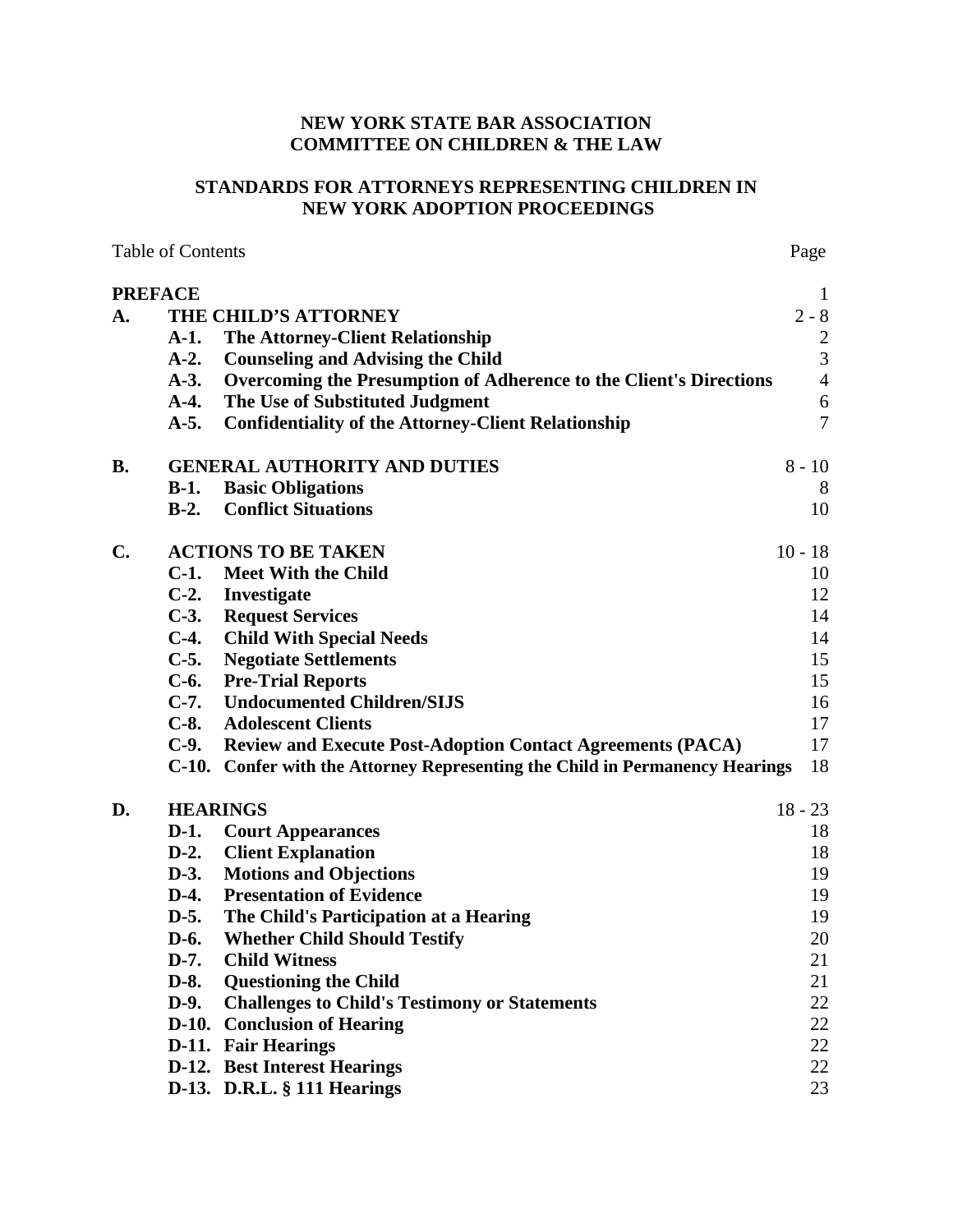| E. | <b>POST-HEARING</b> |                                      | $23 - 24$ |
|----|---------------------|--------------------------------------|-----------|
|    | E-1.                | <b>Review of Court's Order</b>       | 23        |
|    | $E-2.$              | <b>Communicate Order to Child</b>    | 23        |
|    | $E-3$ .             | <b>Protecting the Child's Rights</b> | 23        |
|    | $E-4.$              | <b>Subsequent Proceedings</b>        | 24        |
| F. | <b>APPEAL</b>       |                                      | $24 - 25$ |
|    |                     |                                      |           |
|    | <b>F-1.</b>         | <b>Decision to Appeal</b>            | 24        |
|    | $F-2.$              | Withdrawal                           | 24        |
|    | $F-3.$              | <b>Participation in Appeal</b>       | 25        |
|    | $F-4.$              | <b>Conclusion of Appeal</b>          | 25        |
|    | $F-5.$              | <b>Cessation of Representation</b>   | 25        |

**Cessation of Representation**  $F-5.$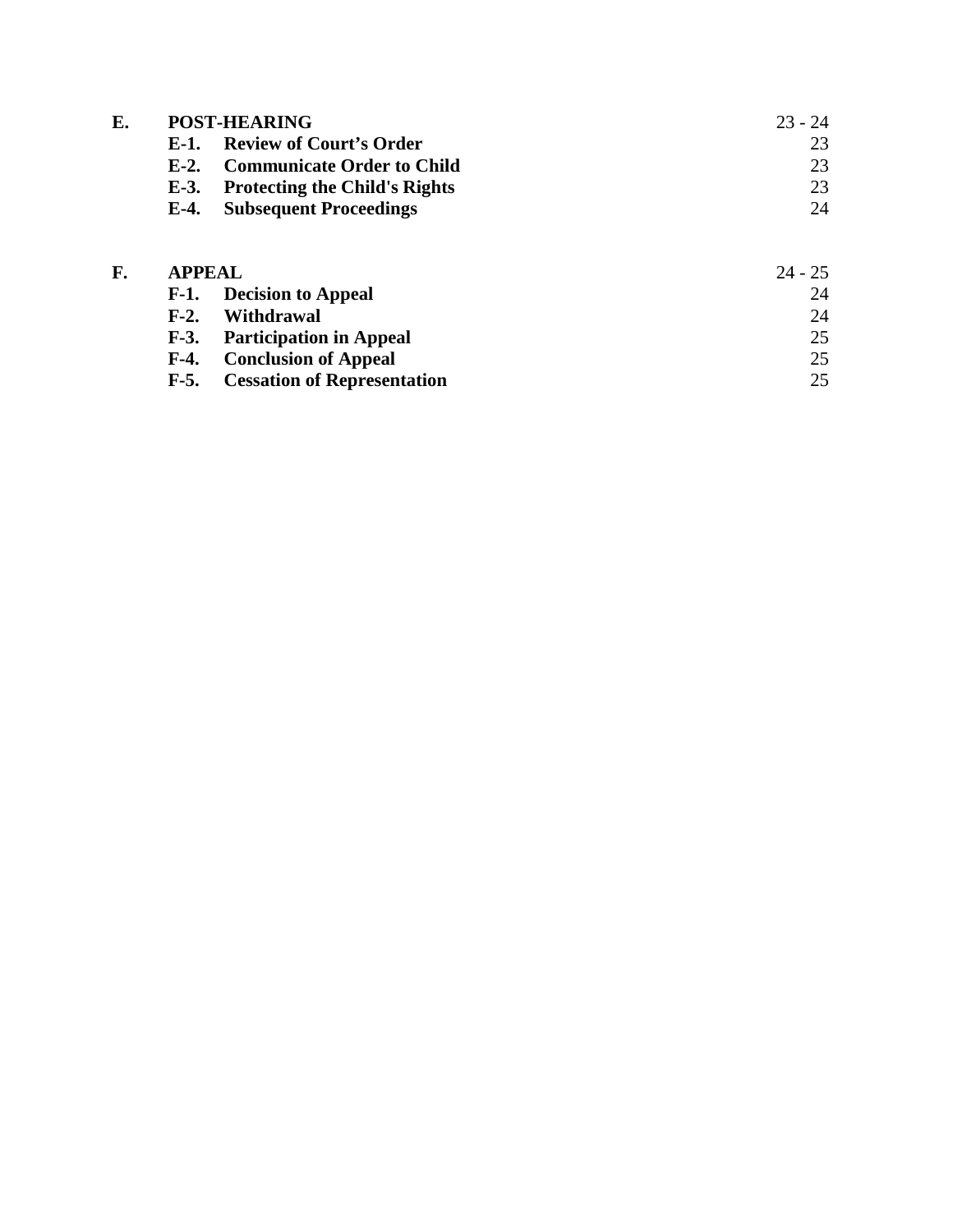## **NEW YORK STATE BAR ASSOCIATION COMMITTEE ON CHILDREN & THE LAW**

## **STANDARDS FOR ATTORNEYS REPRESENTING CHILDREN IN NEW YORK ADOPTION PROCEEDINGS (2014)**

## **PREFACE**

These Standards apply to all attorneys representing children in adoption proceedings, whether in surrogate's court or family court. They apply equally to attorneys representing children in adoption proceedings arising out of foster care and private placement adoptions.

The **Standards for Attorneys Representing Children in New York Adoption Proceedings** are intended to define what constitutes effective representation.

The Committee welcomes comments and suggestions to improve this edition of the Standards. These should be sent to the Committee through the NYSBA.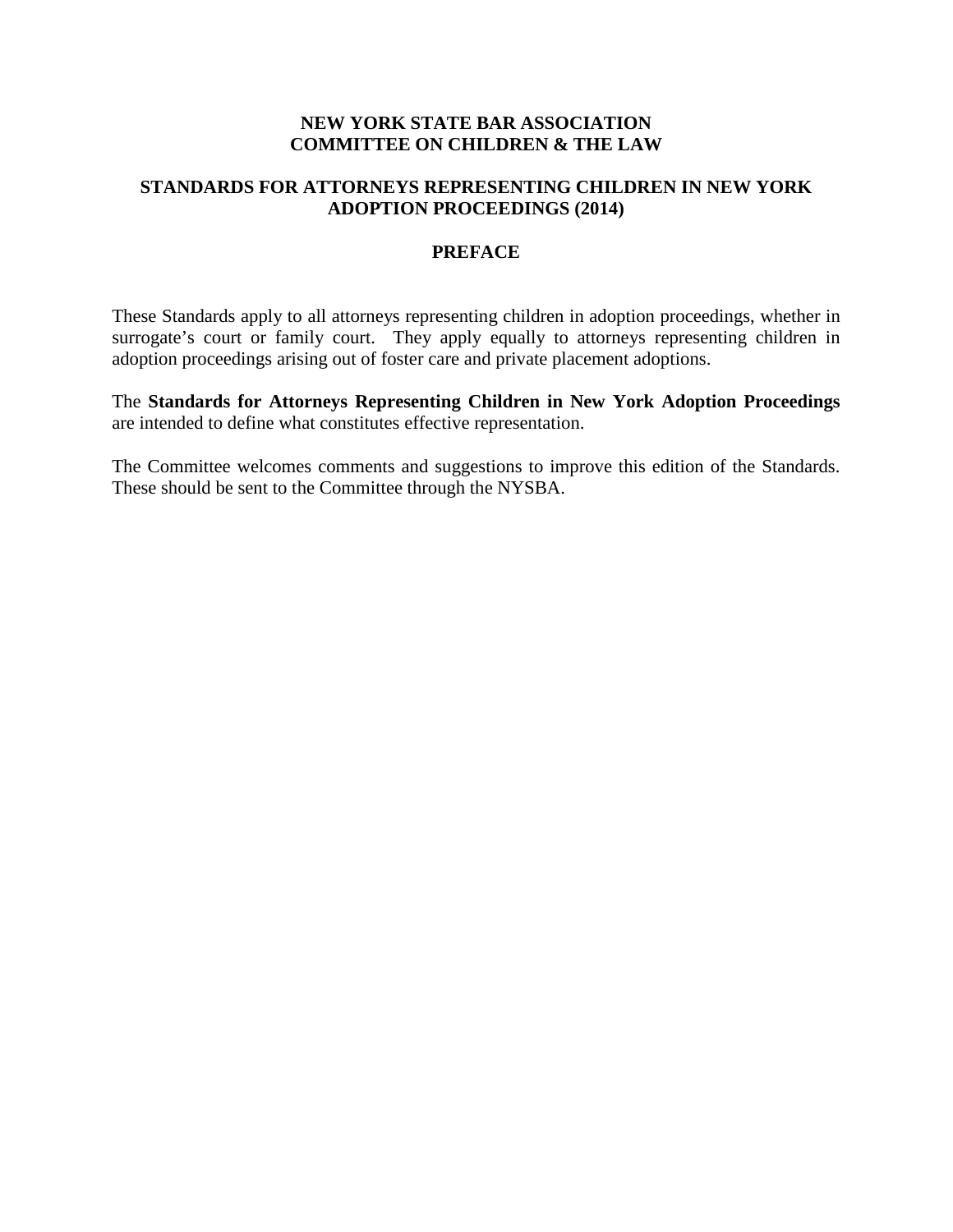# **STANDARDS FOR ATTORNEYS REPRESENTING CHILDREN IN NEW YORK ADOPTION PROCEEDINGS (2014)**

# **A. THE CHILD'S ATTORNEY**

## **A-1. The Attorney-Client Relationship**

Whether retained or assigned, and whether called "counsel" or "law guardian,<sup>[1](#page-5-0)</sup>" the attorney for the child shall, to the greatest possible extent, maintain a traditional attorney-client relationship with the child. The attorney owes a duty of undivided loyalty to the child, shall keep client confidences, and shall advocate the child's position. In determining the child's position, the attorney for the child must consult with and advise the child to the extent and in a manner consistent with the child's capacities, and have a thorough knowledge of the child's circumstances. Ethics rules require an attorney "to abide by a client's decisions concerning the objectives of representation and ... consult with the client as to the means by which they are to be pursued." (NY Rules of Professional Conduct [22 NYCRR 1200.0], rule 1.2[a]).In addition, the attorney must "reasonably consult with the client about the means by which the client's objectives are to be accomplished." Rule 1.4(a)(2). In 2007 the Chief Judge of the New York State Court of Appeals made it clear that unless a child is not capable of expressing a preference, or clearly and unequivocally lacks the capacity to perceive and comprehend the consequences of his or her decisions, or the child's articulated position would place the child at imminent risk of serious harm, the attorney must not "substitute judgment" in determining and advocating the child's position, even if the attorney believes that what the child wants is not in the child's best interests. Rules of the Chief Judge, § 7.2.

Maintaining a traditional attorney-client relationship is particularly important in adoption proceedings because participants in the adoption process often treat adoptions purely as a collaborative process. An attorney for the child is not an arm of the court providing reports but an advocate for the child client.

## *Commentary*

*Under the Rules of the Chief Judge, § 7.2 (b) and (d):* 

*(b) The attorney for the child is subject to the ethical requirements applicable to all attorneys including, but not limited to constraints on ex parte communication; disclosure of client confidences and attorney work product; conflicts of interest; and becoming a witness in the litigation.*

*(d) In other types of proceedings [other than JD and PINS], where the child is the subject, the attorney for the child must zealously advocate the child's position.* 

<span id="page-5-0"></span> $1$  "Law Guardian" is an outdated term for the child's legal advocate. It has been replaced in the relevant statutes by the term "Attorney for the Child."  $\overline{a}$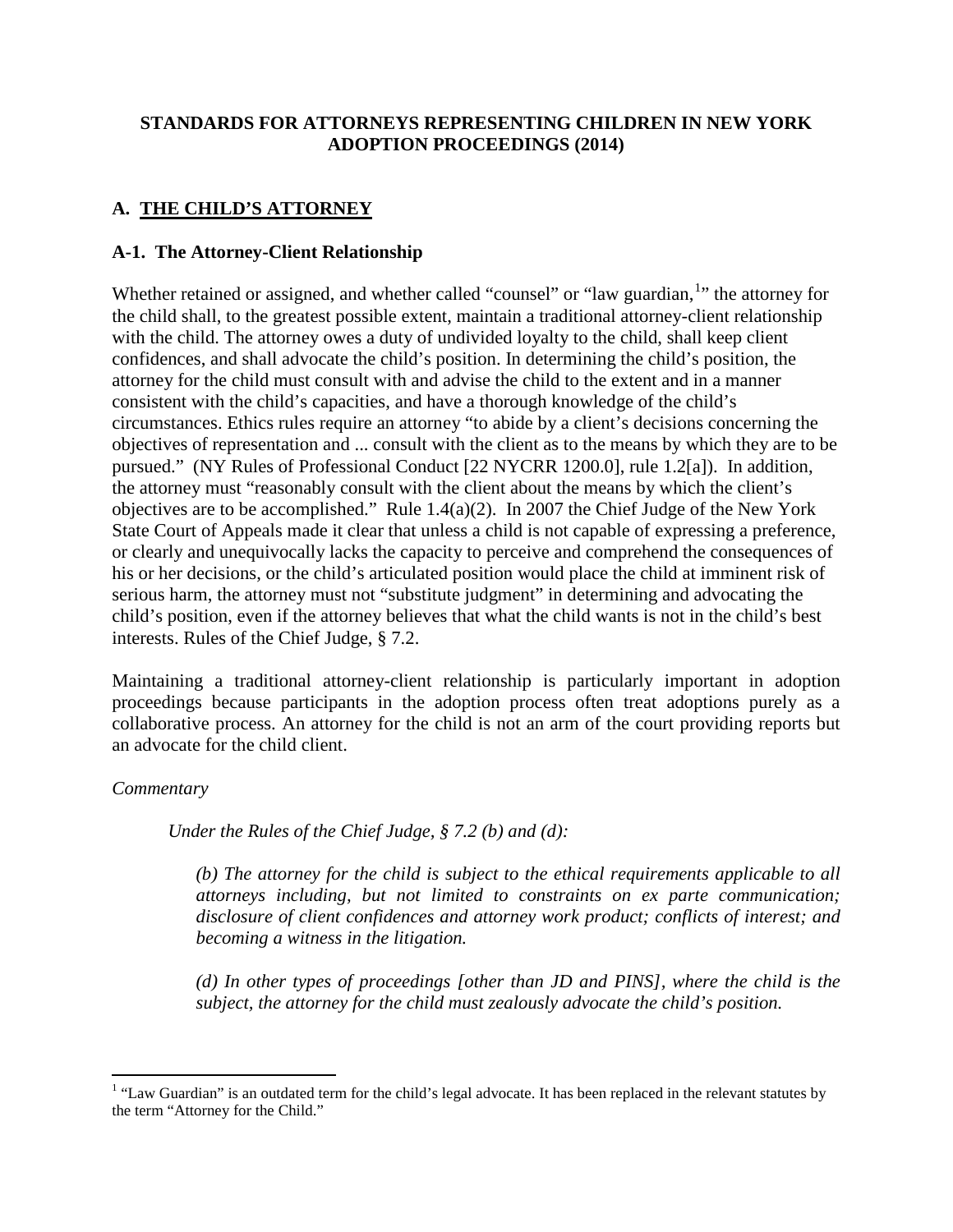*(1) In ascertaining the child's position, the attorney for the child must consult with and advise the child to the extent of and in a manner consistent with the child's capacities, and have a thorough knowledge of the child's circumstances.*

*(2) If the child is capable of knowing, voluntary and considered judgment, the attorney for the child should be directed by the wishes of the child, even if the attorney for the child believes that what the child wants is not in the child's best interests. The attorney should explain fully the options available to the child and may recommend to the child a course of action that in the attorney's view would best promote the child's interests.*

*(3) When the attorney for the child is convinced either that the child lacks the capacity for knowing, voluntary and considered judgment, or that following the child's wishes is likely to result in a substantial risk of imminent, serious harm to the child, the attorney for the child would be justified in advocating a position that is contrary to the child's wishes. In these circumstances, the attorney for the child must inform the court of the child's articulated wishes if the child wants the attorney to do so, notwithstanding the attorney's position.*

*Case law makes plain that children are entitled to more than mere presence of an attorney; they deserve effective representation and the failure to provide effective representation constitutes reversible error. See Matter of Elizabeth R., 155 A.D.2d 666 (3d Dept, 1989); Matter of Jamie TT., 191 A.D.2d 132, 599 N.Y.S.2d 892 (3d Dept, 1993).*

# **A-2. Counseling and Advising the Child**

The attorney has a duty to explain to the child, in a developmentally appropriate manner, all information that will help the child to understand the proceedings, make decisions, and otherwise provide the attorney with meaningful input and guidance. Because a child may be more susceptible to intimidation and manipulation than an adult client, the attorney should ensure that the child's decisions reflect his/her actual position. The attorney has a duty not to overbear the will of the child.

The attorney's duties as counselor and advisor include:

- (1) Developing a thorough knowledge of the child's circumstances and needs;
- (2) Informing the child of the relevant facts and applicable laws particularly with respect to the relationship rights that will be gained and lost through an adoption, as well as the rights of a child over the age of 14 to withhold consent to an adoption;
- (3) Explaining the practical effects of taking various positions, which may include the impact of such decisions on the child and other family members or on future legal proceedings;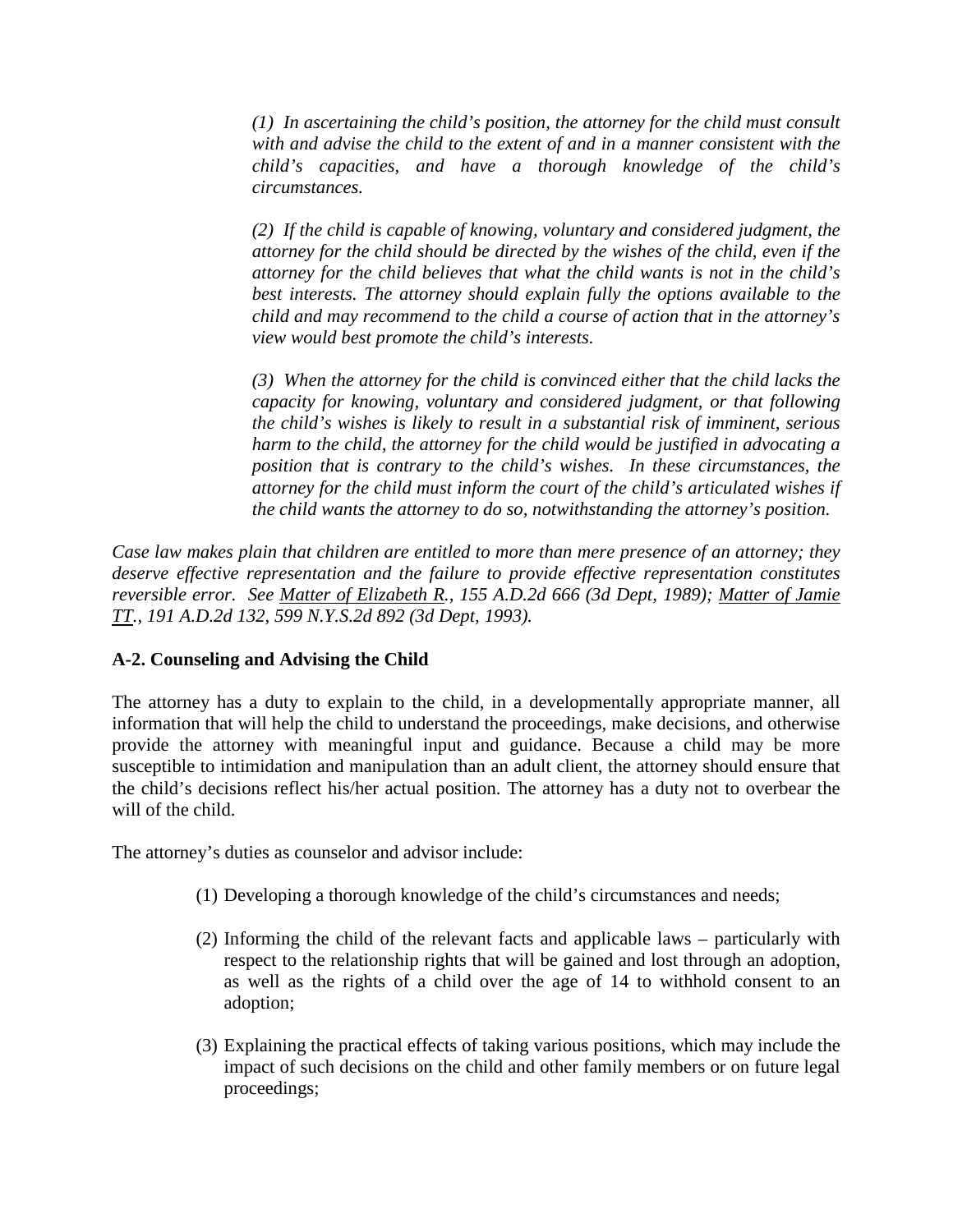- (4) Expressing an opinion concerning the likelihood that the court will accept particular arguments;
- (5) Providing an assessment of the case and the best position for the child to take, and the reasons for such assessment;
- (6) Counseling against or in favor of pursuing a particular position, and emphasizing the entire spectrum of consequences that might result from assertion of that position;
- (7) Evaluating the need for post-adoption services and treatment, explaining any such services and treatment options to the child and ascertaining and advocating the child's position regarding such services or treatment.

#### *Commentary*

*The attorney's responsibility to adhere to the client's directions refers primarily to the child's authority to make certain fundamental decisions when, at the end of the day, the attorney and the child disagree. However, representation is also "attorney-directed" in the sense that, particularly when representing a young child, an attorney has the responsibility to bring his/her knowledge and expertise to bear in counseling the client to make sound decisions.*

*The child's attorney, like any attorney, must perform the vital role of being an advisor and counselor. In that role, the attorney may attempt to persuade the child to adopt a course of action that, in the attorney's view, will promote the child's legal interest, even when this course of action differs from the client's initial position. To do so effectively, the attorney needs to determine what factors have been most influential in the child's thinking, what the child does not know, and what may be confusing to the child, and then work diligently to help the child understand the attorney's perspective and thinking.*

*While explaining why the attorney believes a different outcome, or route to the outcome may be preferable, the attorney must take care not to overwhelm the client's will, and thus override the child's actual wishes. The attorney must remain aware of the power dynamics inherent in adult/child relationships and remind the child that the attorney's role is to assist clients in achieving their wishes and protecting their legal interests. Ultimately, the child must understand that unless the attorney has factual grounds to believe that the child's articulated position will place the child at substantial risk of imminent, serious harm, the attorney will advocate the child's position in court, even if the attorney does not personally agree with that position.*

#### **A-3. Overcoming the Presumption of Adherence to the Client's Directions**

An attorney must not substitute judgment and advocate in a manner that is contrary to a child's articulated preferences, except in the following circumstances: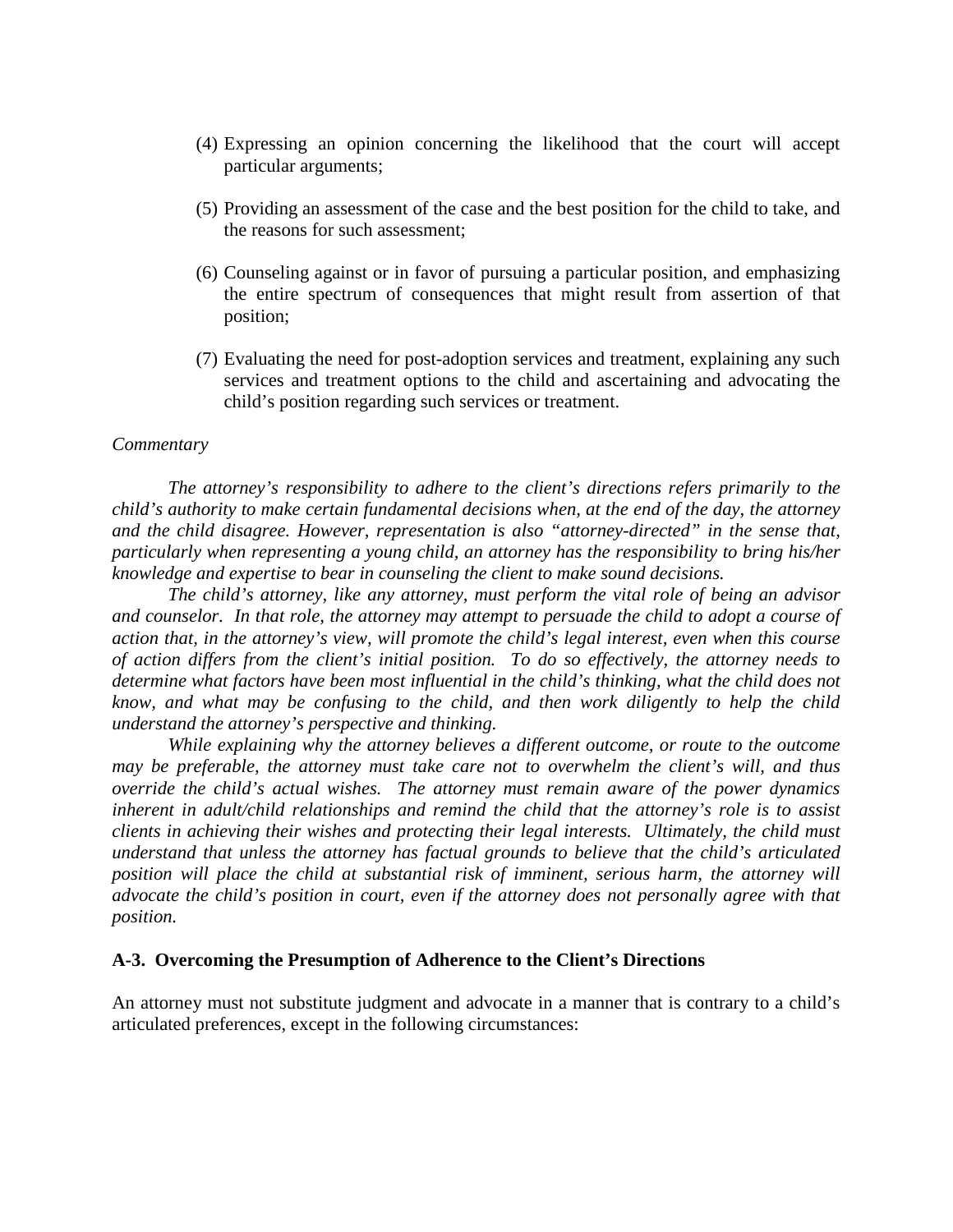- (1) The attorney has concluded that the court's adoption of the child's expressed preference would expose the child to substantial risk of imminent, serious harm and that this danger could not be avoided by removing one or more individuals from the home, or by the provision of court-ordered services and /or supervision; or
- (2) The attorney is convinced that the child is not competent due to an inability to understand the factual issues involved in the case, or clearly and unequivocally lacks the capacity to perceive and comprehend the consequences of his or her decisions.

In these circumstances, the attorney for the child must inform the court of the child's articulated wishes, unless the child has expressly instructed the attorney not to do so.

#### *Commentary*

*When considering whether the child has "capacity to perceive and comprehend the consequences of his or her decisions," the attorney should not make judgments that turn on the level of maturity, sophistication, or "good judgment" reflected in the child's decision-making. All that is required is that the child have a basic understanding of issues and consequences. The attorney may not use substituted judgment merely because the attorney believes that another course of action would be "better" for the child. Thus, each child should be assessed individually to determine if he or she has the capacity to make decisions that bind the attorney with respect to fundamental issues such as whether the child wishes to be adopted. In certain complex cases, when evaluating whether the use of substituted judgment is permissible, the attorney may wish to consult a social worker or other mental health professional, keeping faithful to attorney-client confidentiality, for assistance in evaluating the child's developmental status and capability (see A-5).*

*While section A-2 (see above) explores the nuances of the attorney's responsibility to counsel his or her client, there is no question that this responsibility is tested most acutely when, after counseling the child, the attorney disagrees with the child's position. In such situations, the attorney must be especially careful when evaluating whether the extraordinary step of implementing substituted judgment is warranted. It is critical to remember that although an attorney has the responsibility to bring his/her knowledge and expertise to bear in counseling the client to make sound decisions, ultimately the child must understand that unless the attorney has factual grounds to believe that the child's articulated position will place the child at substantial risk of imminent, serious harm the attorney will represent the child's position, even if the attorney does not personally agree with that position. This is the case no matter what the reasons are for the attorney's disagreement with the child's articulated position. Even when the attorney believes that the child has been influenced by a third party to take his or her position, the child's articulated position must govern unless that position places the child at substantial risk of imminent, serious harm.*

*The Rules of the Chief Judge properly contemplate that extraordinary circumstances must be present before the child's attorney overrides a child's expressed position. Rules of the Chief Judge, § 7.2 (2007); see Merril Sobie, Representing Child Clients: Role of Counsel or Law Guardian, NYLJ, 10/6/92, p. 1, col. 1 (while opining that a law guardian may refuse to argue for*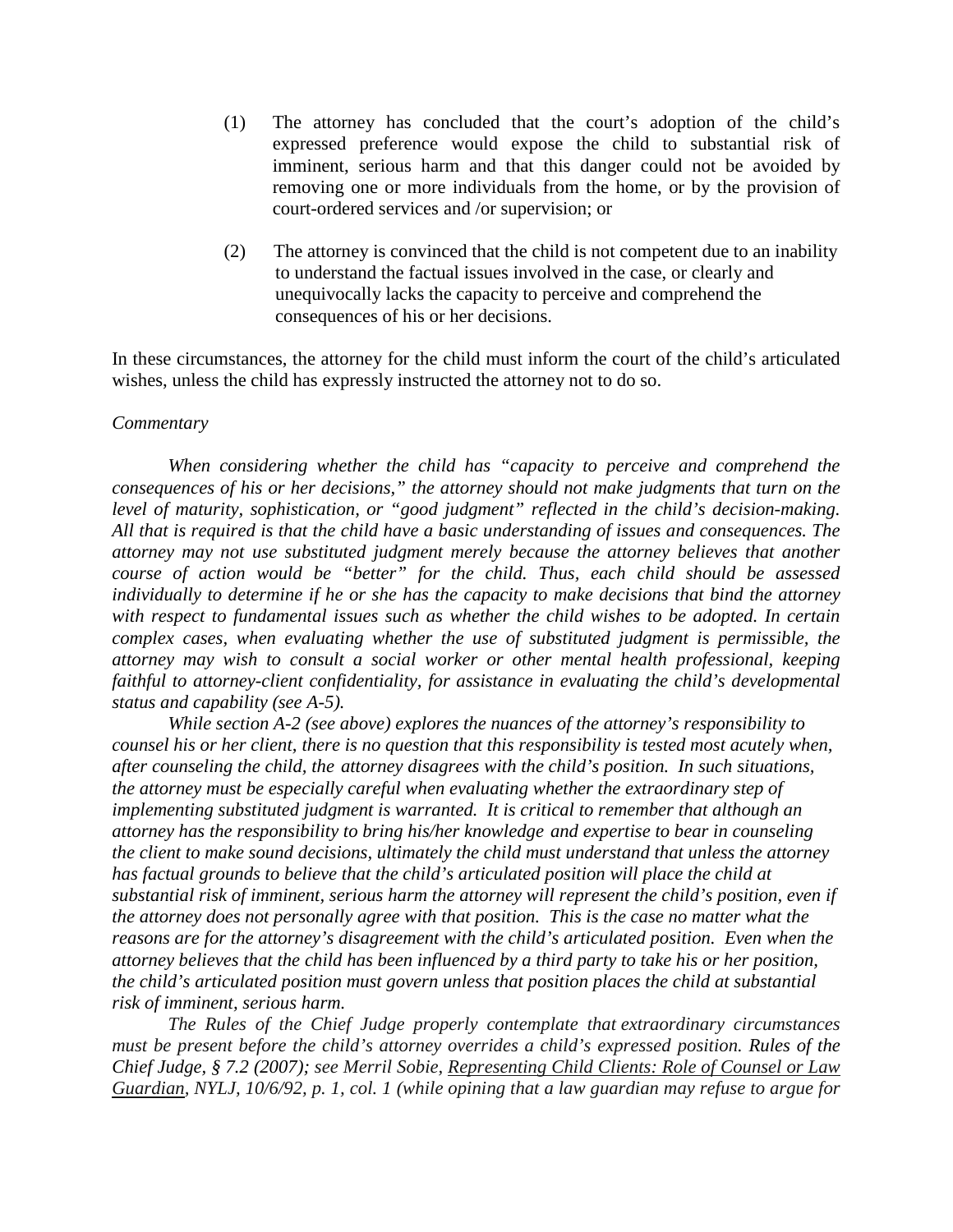*a result that would place child in "imminent danger", author notes that those words "connote a grave immediate danger"); American Bar Association Standard B-4(3), NY Rules of Professional Conduct*, *Rule 1.14(b). The language of § 7.2 is consistent with the prevailing view that the attorney for the child should only consider overriding the child's expressed position when a substantial risk of imminent serious physical harm is present. Therefore, although it is conceivable that there might be circumstances where an attorney would consider overriding the child's expressed position due to the imminent risk of serious emotional harm, such situations should be extremely rare.*

## **A-4. The Use of Substituted Judgment**

In all circumstances where an attorney is substituting judgment in a manner that is contrary to a child's articulated position or preferences or when the child is not capable of expressing a preference, the attorney must inform the court that this is the basis upon which the attorney will be advocating the legal interests of the child. The attorney should be prepared to introduce evidence to support the attorney's position. The attorney also is required to inform the court of the child's articulated position, unless the child has expressly instructed the attorney not to do so. In formulating substituted judgment, the attorney:

- (1) Must conduct a thorough investigation, including interviewing the child, reviewing the evidence and applying it against the legal standard applicable to the particular stage of the proceeding; and
- (2) Should consider the value of consulting a social worker or other mental health professional to assist the attorney in determining whether it is appropriate to override the child's articulated position and/or to assist the attorney in formulating a legal position on behalf of a child who is not competent (see A-3).

## *Commentary*

*In those cases in which the attorney has properly decided to make decisions for the child, the attorney should be guided by his/her objective analysis of the legal issues governing the proceeding. The attorney has no right to make "best interests" determinations and act upon them when the law clearly states that a different standard applies. The attorney properly advances the client's interests only by ensuring that the child's legal interests are protected and that the legal position advanced by the child's attorney conforms to the applicable legal standard governing each stage of the proceeding.* 

*Some controversies, such as whether an adoption should be finalized, or whether the court should accept the revocation of a consent to adoption, or whether a post-adoption contract should be approved, require the court, and thus the child's attorney (when using substituted judgment), to consider the child's best interests. In those instances, the attorney's formulation of a position should be accomplished through the use of objective criteria, rather than the life experience or instinct of the attorney. The attorney should take into account the full context in which the client lives, including the importance of the child's family, race, ethnicity, language, culture, schooling, and other matters outside the discipline of law. When using substituted*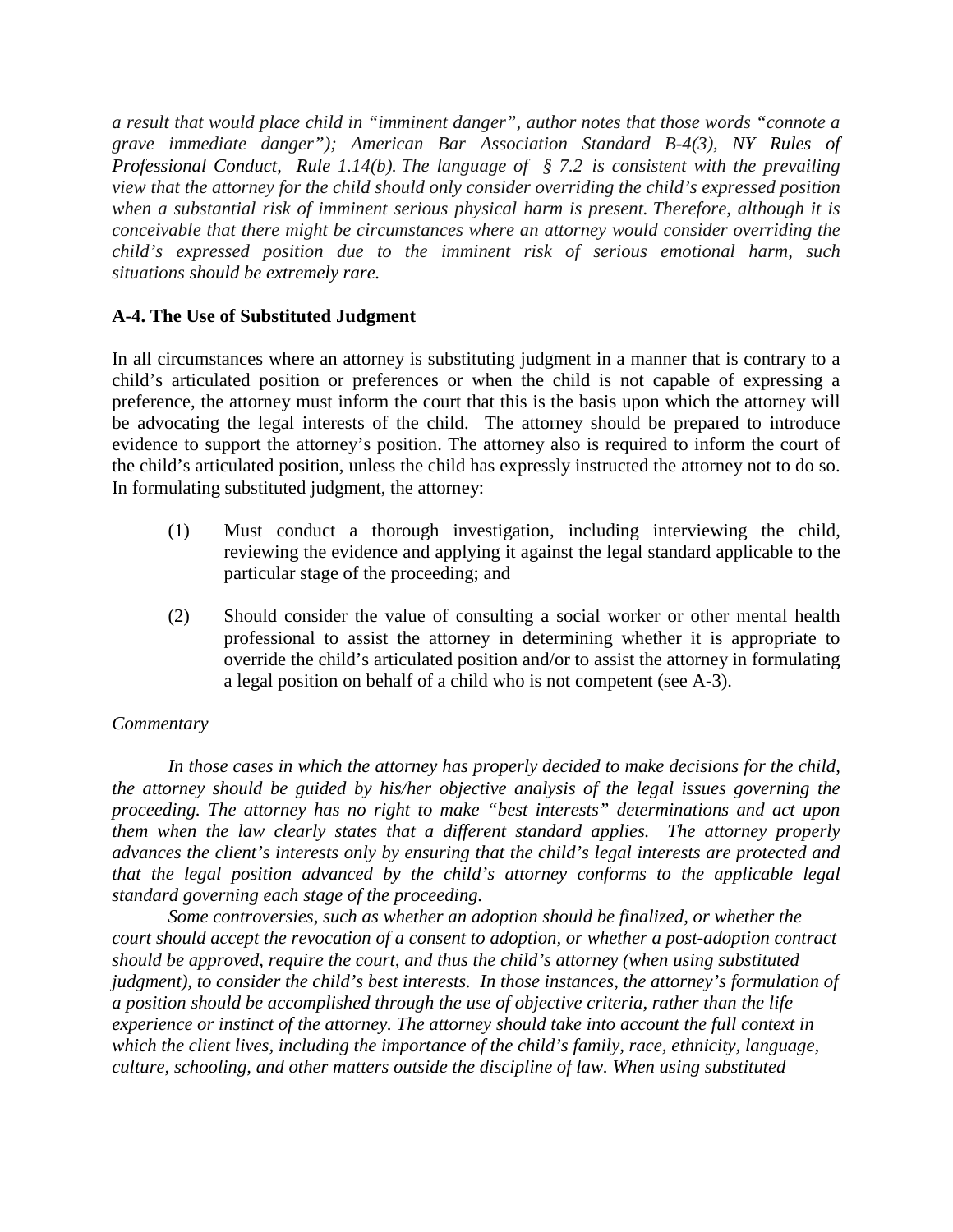*judgment and formulating a best interests position, the attorney may wish to consult a social worker or other mental health professional for assistance.*

*It is important to note that if a child affirmatively chooses not to take a position in the litigation, this is not automatically cause for the use of substituted judgment. In such circumstances, the attorney should present this position to the court and represent the child's legal interests in this context. Substituted judgment should only be used when the child clearly lacks capacity pursuant to the criteria set forth in section A-3 (see above), or if the attorney has objective factual evidence to support the conclusion that a failure to substitute judgment would expose the child to imminent risk of serious harm.*

## **A-5. Confidentiality of the Attorney-Client Relationship**

The attorney-client privilege attaches to communications between the child and his or her attorney, including advice given by the attorney. Statements made by the child to a social worker, an investigator, a paralegal, or another person employed by the attorney also are protected by the privilege. Information protected by the attorney-client privilege may only be disclosed by the child's attorney in the following circumstances:

- (1) The child consents to disclosure;
- (2) The attorney is required by law to disclose;
- (3) The attorney has determined pursuant to Standard A-3 that the use of substituted judgment is required, and that disclosure advances the child's legal interests; or
- (4) The attorney has determined that disclosure is necessary to protect the child from an imminent risk of physical abuse or death.

## *Commentary*

*Unless the child testifies and discloses confidential communications, the child's attorney cannot be compelled to turn over his or her notes of interviews with the child for use by other counsel on cross-examination. People v. Lynch, 23 N.Y.2d 262 (1968). However, the testimony of a social worker regarding the child's out-of-court statements would result in a waiver of the privilege. Matter of Lenny McN., 183 A.D.2d 627, 584 N.Y.S.2d 17 (1st Dept, 1992*).

*The attorney also should protect a child's right to confidentiality – for instance, during the course of* in camera *discussions or negotiations or during casual contacts with attorneys and other persons. The child's permission to communicate discrete items of information to other parties or the judge can often be obtained by explaining to the child the importance or relevance of the disclosure to the child's legal interests. However, it is the child who ultimately determines when and if confidentiality can be waived.*

*The exceptions to confidentiality find support in City Bar Ethics Opinion 1997-2, which concluded that the child's attorney may disclose confidential information concerning abuse or mistreatment if the attorney is required by law to do so or disclosure is necessary to keep the client from being maimed or killed or the client lacks capacity and the attorney believes disclosure is in the client's best interest. See also State Bar Ethics Opinion 486 (1978) (attorney*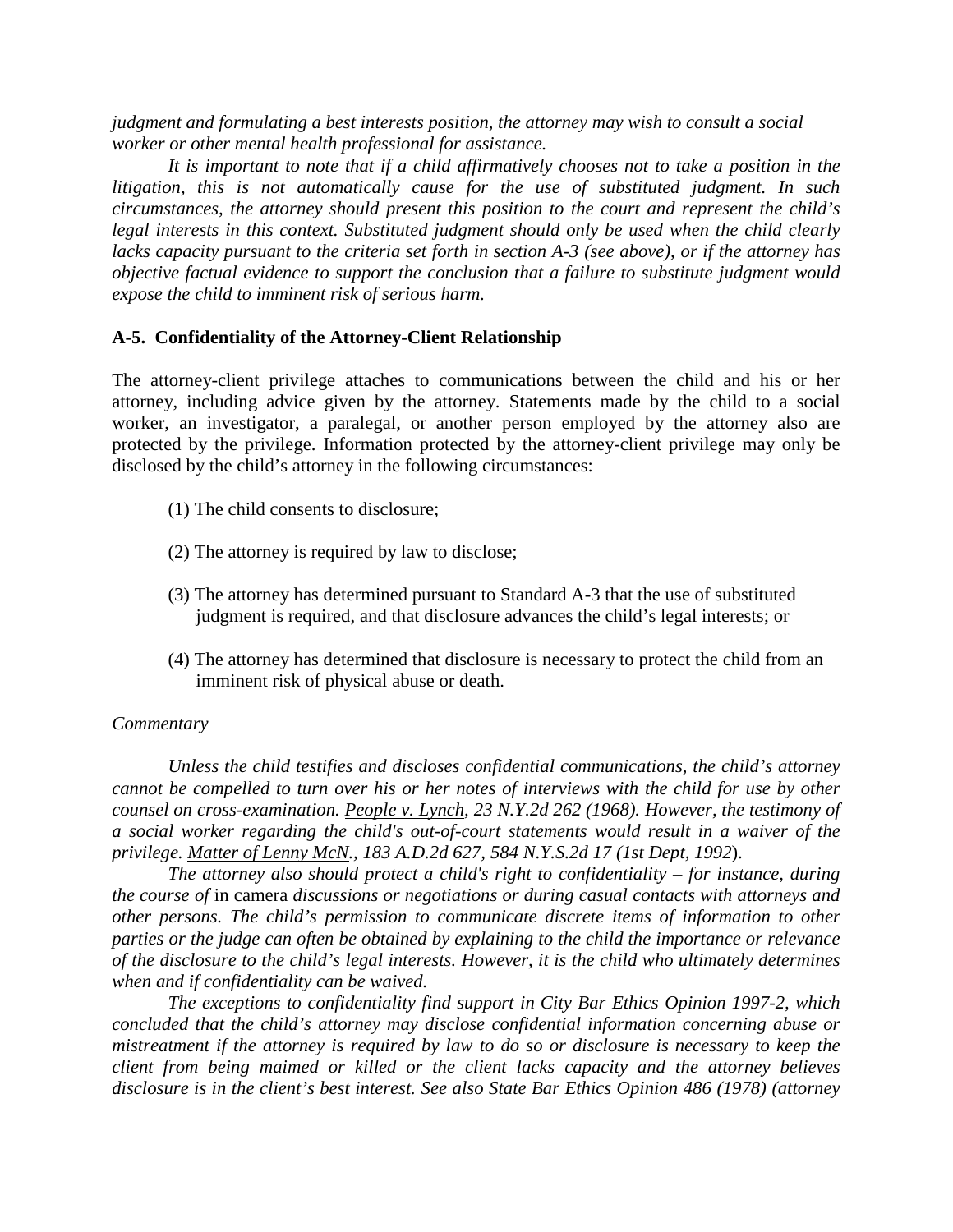*must balance protection of human life against professional standards when deciding whether to reveal client's contemplation of suicide). Support can also be found in NY Rules of Professional Conduct, Rule 1.6(b), which states that disclosure of a confidence is permitted (but not required) when necessary to prevent reasonably certain death or substantial bodily harm. In determining whether to make disclosure, the attorney should always take the child's desires into account and consider the effect disclosure would have on the attorney-client relationship.*

*The child's attorney is not among the mandated reporters listed in S.S.L. § 413, and the attorney has no obligation under that statute to reveal new abuse or neglect allegations made by the child. Licensed social workers are covered by § 413 but because statements made to a social worker employed by the child's attorney ordinarily are covered by the attorney-client privilege, there is substantial controversy with respect to whether § 413 requires a social worker-employee to make disclosure.*[2](#page-11-0) *Accordingly, to best protect client confidentiality, the social worker employed by an attorney should explain to a child that if the child has any doubt about whether he or she wishes a statement regarding new abuse or neglect allegations to be disclosed to a third party, the child should first discuss the situation with the attorney. The social worker and the child's attorney should arrive at a joint decision concerning a social worker's § 413 disclosure obligations before the social worker interviews any child.* 

*At the beginning of the proceeding, in order to avoid confusion and unnecessary conflict, the attorney for the child may wish to advise the adoptive parents' counsel as to the role of the attorney for the child and the impact of the duty of confidentiality on the attorney for the child's ability to share information with the adoptive parents.*

#### **B. GENERAL AUTHORITY AND DUTIES**

#### **B-1. Basic Obligations**

 $\overline{a}$ 

The attorney should ensure that facts in support of the child's position that may be relevant to any stage of the proceeding are presented to the court. To this end, the attorney should:

- (1) Obtain copies of all pleadings and relevant notices and demand ongoing discovery;
- (2) Counsel the child concerning the subject matter of the litigation, the child's rights, the court system, the proceedings, the role of all participants (e.g., judge, parties and their advocates, intervenors, case workers, child's attorney), and what to expect in the legal process;

<span id="page-11-0"></span> $2^{2}$  See Kansas Attorney General Opinion No. 2001-28 (licensed social worker should comply with reporting law, and lawyer should inform client of conflicting duties of lawyer and social worker and allow client to decide whether to proceed with use of social worker); District of Columbia Bar Opinion 282 (1998) (provision in ethics rules that permits lawyer to reveal confidences when "required by law" does not authorize social worker to reveal confidences and secrets under law that does not apply to lawyer; however, while lawyer should inform social worker of duty to protect client confidences and secrets and should not provide legal advice to social worker regarding reporting obligations, lawyers' ethics rules cannot insulate social worker from legal obligation to report, and, as a result, lawyer should not request that social worker ignore reporting law and must inform client that social worker may be obligated to report).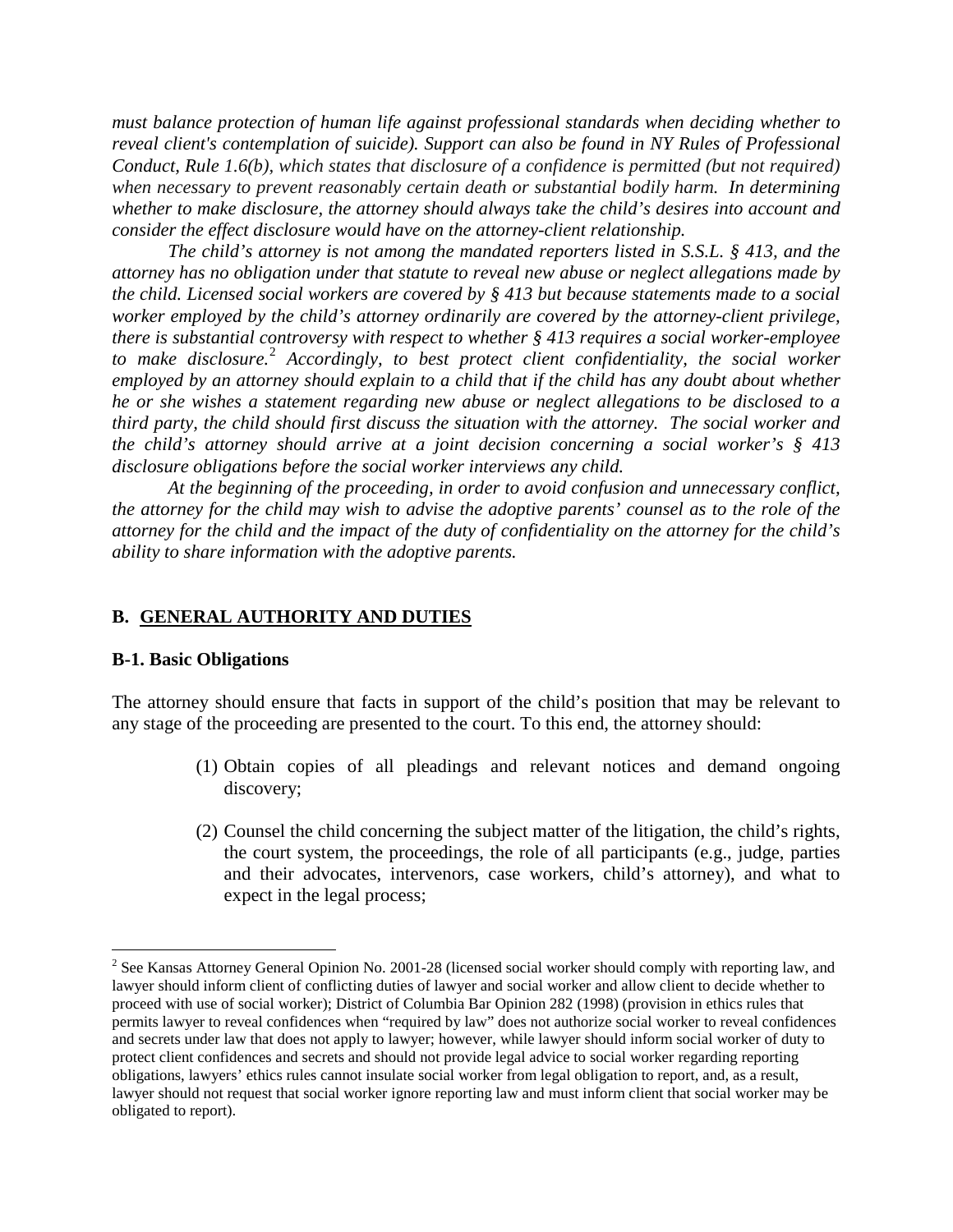- (3) Determine if a conflict of interest exists and observe ethical rules related to conflicts, when the attorney is representing multiple siblings;
- (4) Develop a theory and strategy of the case, including ultimate outcomes and goals to implement at hearings and including factual and legal issues;
- (5) Inform other parties and their representatives that he or she is representing the child and expects reasonable notification *prior* to case conferences, changes of placement, child interviews, and any changes of circumstances affecting the child and the child's family;
- (6) Participate in depositions, negotiations, discovery, pre-trial conferences and hearings;
- (7) Obtain evaluations and retain expert services if deemed necessary to effectively present the child's position;
- (8) Review any Post-Adoption Contact Agreement with the child and advocate the child's position with respect to the terms;
- (9) Obtain and review all court and agency records concerning the child's placement history and consult with all attorneys who had previously represented the child; and
- (10) If the attorney is required, for any reason, to terminate representation of the child, the attorney must insure that the new attorney for the child receives all relevant court papers as well as other documents and information necessary to insure the least possible disruption in the case and/or trauma to the child.

#### *Commentary*

*The attorney should not be merely a fact-finder, but rather should zealously advocate a position on behalf of the child. Delay is endemic to the family court process, but delay is especially harmful to children. The attorney for the child should take the initiative and not wait for other parties to take action. The attorney for the child should make all appropriate motions and seek any necessary orders in furtherance of the child's position.* 

*Although the child's position may overlap with the position of another party, the attorney should be prepared to participate fully in any proceedings and not merely defer to the other parties. Any identity of position should be based on the merits of the position, and not a mere endorsement of another party's position. The attorney for the child should actively seek the child's participation and input throughout the legal process and should not undermine the position of the child by volunteering to the court information that contradicts that position.*

*If the client is dissatisfied with the representation provided by his or her attorney, the attorney should inform the child of all of the options available to resolve the child's grievances.*

The attorney for the child is not an arm of the court and should not engage in ex parte *communications with the court.*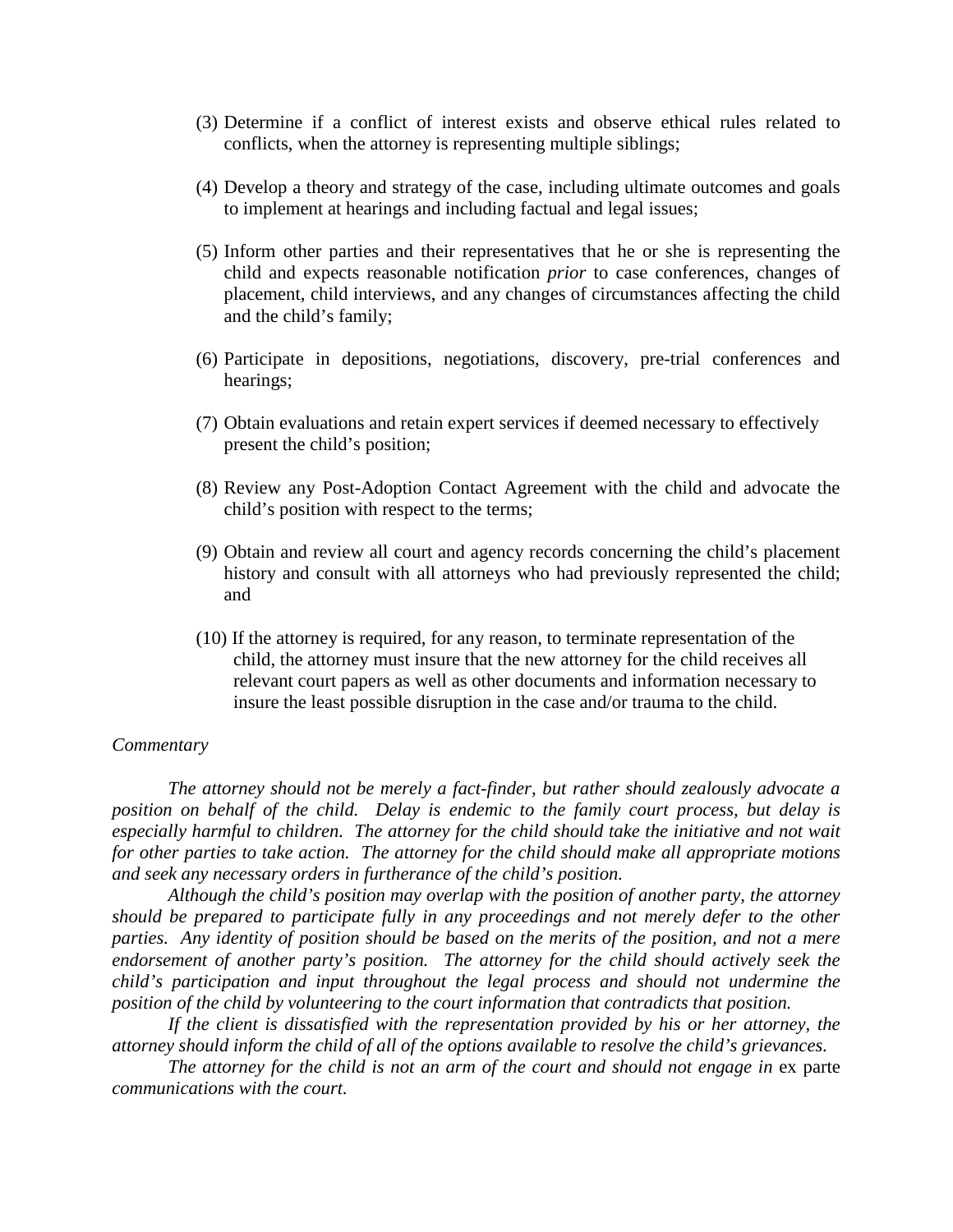*A situation may arise in which the child does not wish to take a position. In this situation, a child has the right to instruct the attorney not to take a position, and such a request must be articulated to the court.* 

## **B-2. Conflict Situations**

If an attorney is appointed to represent siblings, the attorney should determine if there is a conflict of interest, which could require that the attorney decline representation or withdraw from representing some or all of the children. This *may* be true where:

- (1) Siblings wish to be placed with and adopted by different families;
- (2) Children have particular needs which cannot be met by the same adoptive family;
- (3) The desire for or appropriateness of post-adoption contact differs among the siblings;
- (4) The desire to be adopted or have a different permanency goal differs among the siblings;
- (5) Siblings have been abused by other siblings.

#### *Commentary*

*An attorney should not accept assignment for siblings or any other multiple client group if the exercise of independent professional judgment on behalf of one would be or is likely to be adversely affected by the attorney's representation of the other or if so doing would be likely to involve the attorney in representing differing interests. If such a conflict arises during the course of representation, the attorney may not be able to continue to represent any or all of the siblings. NY Rules of Professional Conduct, Rule 1.7(a).*

*When an attorney represents multiple clients (most often sibling groups) in a single proceeding or related proceedings, the attorney should be careful to explain the limits of confidentiality, including that the attorney may need to share information with the other represented children. NY Rules of Professional Conduct, Rule 1.7, comments 30-31. See also, C-1 below (separate interviews).*

## **C. ACTIONS TO BE TAKEN**

## **C-1. Meet With the Child**

Establishing and maintaining a relationship with a child is the foundation of representation. Therefore, irrespective of the child's age, the attorney should meet with the child prior to court hearings and when apprised of emergencies or significant events impacting the child. Additionally, if appropriate, the attorney should maintain telephone contact with the child. The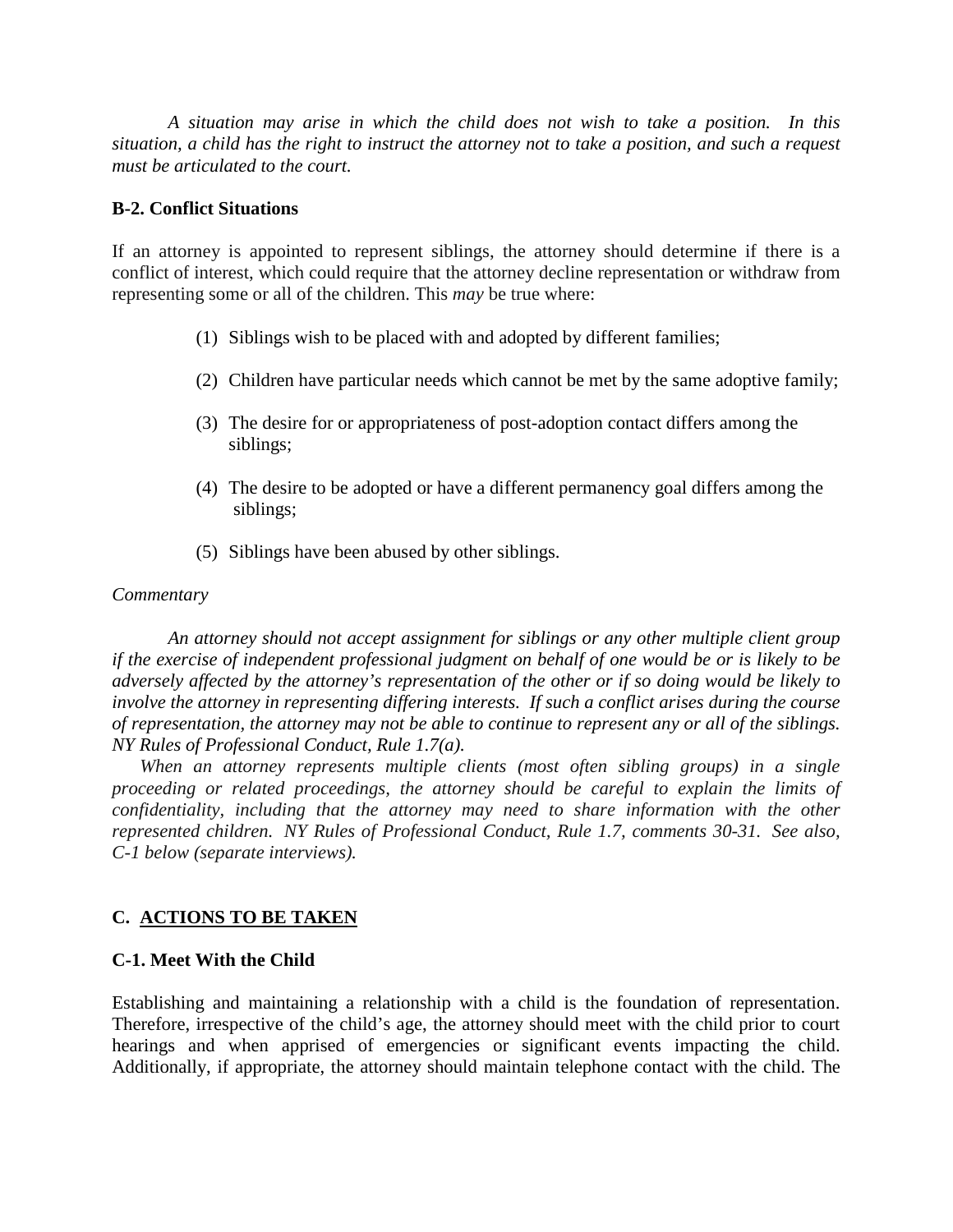attorney should take steps to educate him/herself in order to be reasonably culturally competent regarding the child's ethnicity, culture, gender, gender identity and sexual orientation.

#### *Commentary*

*The attorney should recognize that the child's situation may be fluid. As a result, the attorney should remain in close communication with the child throughout the proceedings and apply to the court for further review, monitoring or modification of any preliminary orders, as necessary. The attorney should make all possible efforts to visit the child in his or her current living situation whenever such a visit would facilitate communication with the child or enhance the attorney's ability to represent the child's legal interests. When representing a very young client or a client who cannot be interviewed, the attorney should observe the child in order to evaluate the child's demeanor, physical condition, reaction to the environment in which the child lives, and interaction with the parties. The attorney should consider working with a social worker who can aid the attorney in this process.* 

*The attorney should establish procedures for the person or agency caring for the child to facilitate an interview with the child when a proceeding is commenced, so that the attorney may meet with the child and obtain facts and formulate a position prior to any hearings being held or orders being issued.* 

*An attorney who represents multiple clients in a proceeding should conduct separate interviews of each child.*

*The attorney should ascertain the detailed facts concerning the adoptive home, the adoptive parents, any birth parent whose rights have not, yet been terminated, and the child's wishes concerning placement and adoption. It is crucial to explore the relationship between the child and the prospective adoptive parents. Of equal significance is the relationship between the child and the birth parents as well as the child's relationship with siblings. Adoption can result in a total severance of the parent-child relationship so the attorney must carefully discuss these issues with the child.* 

*Particularly if the adoptive parent is an older relative, such as a grandparent, the attorney for the child should explore with the child what relative might be a potential backup resource if the adoptive parent should die or become infirm. The attorney should make an effort to meet with that backup resource and ascertain his or her commitment to the child and the frequency with which he or she sees the child. Judges often rely on a backup resource for finalizing a case with an older adoptive parent. The attorney for the child must assure that the promise of a backup resource is not illusory and that someone will step forward to care for the child if the adoptive parent's health declines.* 

*The attorney should also discuss proposed Post-Adoption Contact Agreement (PACA) terms with the child. The child may have a particular desire to see or not see the parents. This position should be determined and communicated to the appropriate parties. If the child is opposed to visits this must be communicated promptly.*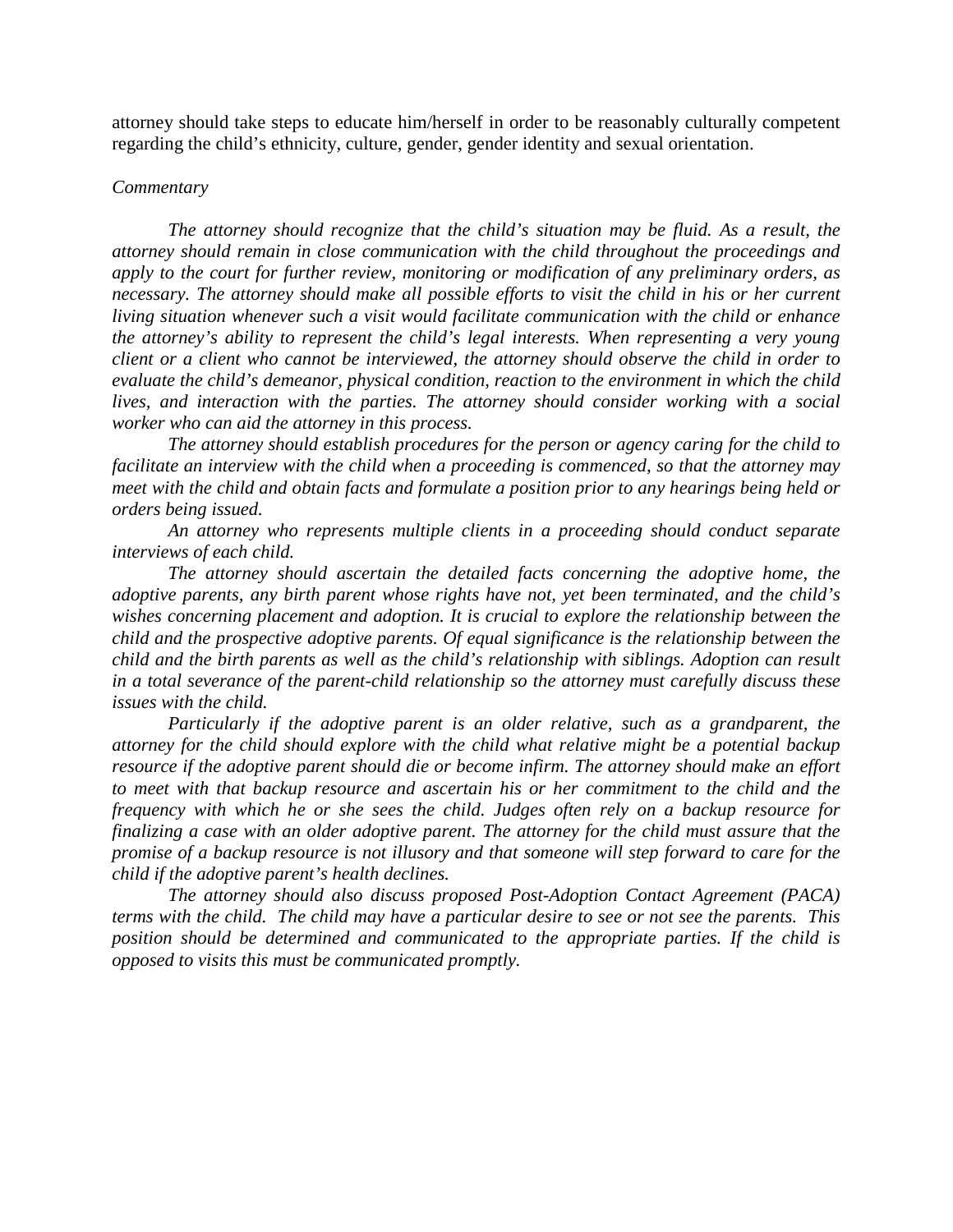## **C-2. Investigate**

To determine and advocate for the client's position, the attorney should conduct thorough, continuing, and independent investigations and discovery which may include, but should not be limited to:

- (1) Reviewing the child's court, social services, psychiatric, psychological, drug and alcohol, medical, law enforcement, school and other records relevant to the case;
- (2) Reviewing the court, social services, psychiatric, psychological, drug and alcohol, medical, law enforcement, school, and other relevant records of any other parties in the case.

## *Commentary*

*Thorough, independent investigation of cases, at every stage of the proceeding, is a key aspect of providing competent representation to children. The attorney may need to use subpoenas or other discovery or motion procedures to obtain the relevant records, especially records pertaining to other parties. Unless the attorney is using substituted judgment pursuant to A-3 and A-4 above, the attorney should obtain the child's permission before obtaining and/or reviewing the child's records (e.g., mental health, law enforcement, and education) or contacting the child's school, counselor, therapist, etc.*

> (3) Reviewing the court files of the child and siblings, case-related records of the social service agency and other service providers;

# *Commentary*

*Another key aspect of representing children is the review of all prior court proceedings regarding the child. Relevant documents that should be reviewed may include agency case files, files concerning child protective services, developmental disabilities, juvenile delinquency, mental health, and education. These records can provide a more complete context for the functioning of the child and family. Information in the files may suggest additional professionals and lay witnesses who should be contacted and may reveal alternate potential placements and services.*

(4) Contacting attorneys for other parties for background information;

## *Commentary*

*The other parties' attorneys may have information not included in any of the available records. Further, they can provide information on their respective clients' perspectives.*

> (5) Contacting and meeting with any birth parent whose rights have not been terminated and the proposed adoptive parents, with the permission of their attorneys;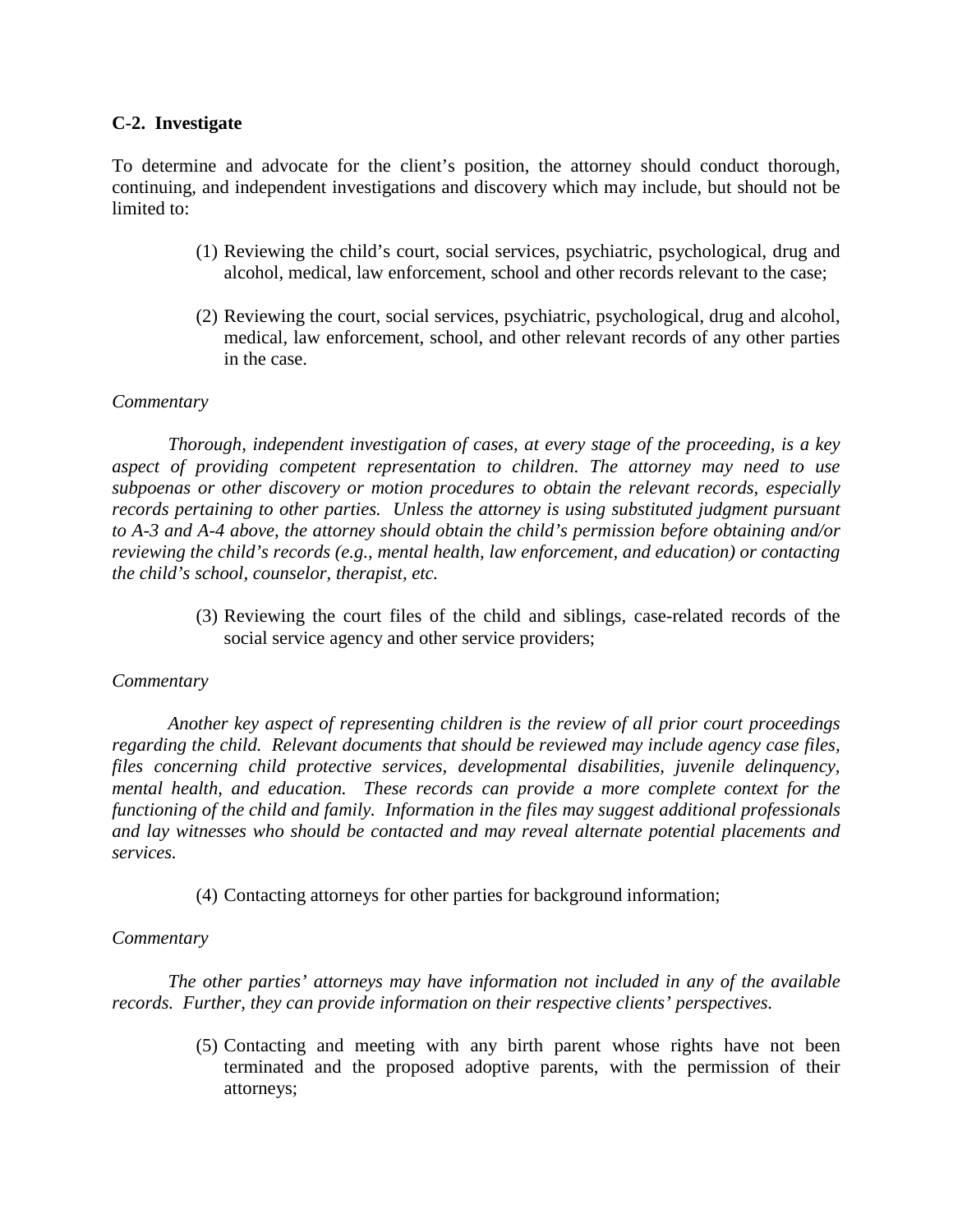#### *Commentary*

*Such contact should include visiting the child's place of residence, which can give the attorney additional information about the child's adoptive home. However, the attorney should never put him/herself in the position of becoming a witness, and should make every effort not to create this expectation on the part of the adoptive parent or the adoptive parent's attorney.* 

*The adoptive parents' attorney should be solicited for approval to interview the petitioner. If the adoption is contested, approval should be sought from the attorney for all other parties to interview those parties regarding their plan concerning the child's future.*

- (6) Obtaining necessary authorizations for the release of information, or, where a release cannot be obtained, serving subpoenas for necessary records, such as school reports, medical records and case records;
- (7) Interviewing individuals involved with the child who may be relevant to the case, including school personnel, foster care/adoption case workers, adoptive parents, and other caretakers, neighbors, relatives, school personnel, coaches, clergy, mental health professionals, physicians, law enforcement officers, and other potential witnesses;

#### *Commentary*

*In some jurisdictions the attorney is permitted free access to foster care/adoption case workers. In others, contact with the caseworker must be arranged through the agency's attorney.*

- (8) Reviewing relevant evidence provided by the other parties;
- (9) Considering whether the child should be examined by a physician, a psychologist, or a social worker;

#### *Commentary*

*When considering a request for the child to be examined by a physician, psychologist or social worker pursuant to F.C.A. § 1038, the attorney must consider not just the usefulness of the examination as a fact-finding tool but must also consider the effect of the examination on the child. In determining whether to support or oppose a motion made by another party for an examination, or whether to make a motion seeking an examination, the attorney must balance the need for the information against the effect that the examination would have upon the child. The attorney should consider whether the scope of the examination could be limited and move for such a limit, if appropriate. For example, a psychological examination may be less distressing for a child than a physical or complete psychiatric examination. The child's attorney should always conduct proper discovery to obtain the names, qualifications, and summaries of expected testimony of any expert witness.*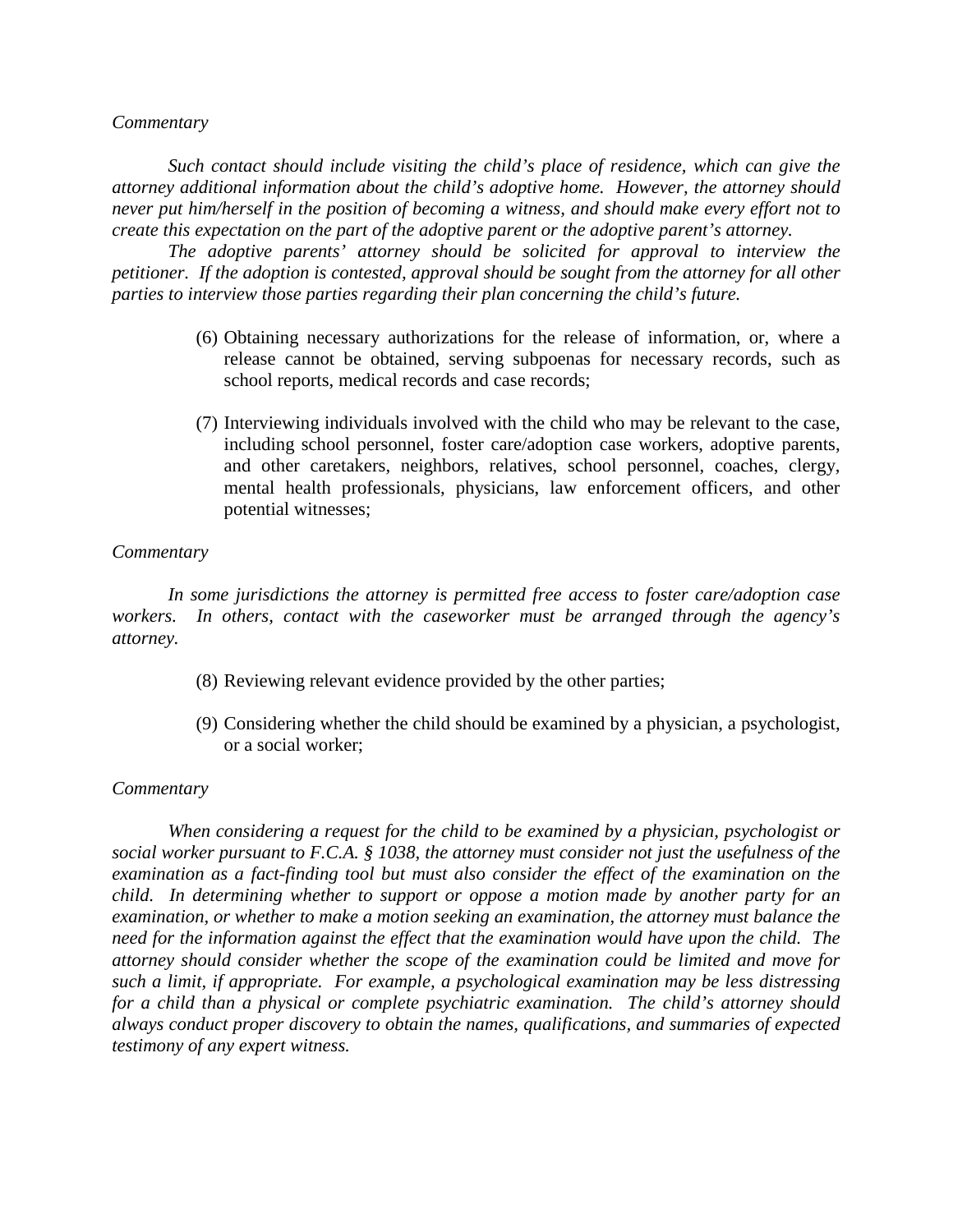(10) Attending treatment, placement, administrative hearings, other proceedings involving legal issues, and school case conferences concerning the child as needed.

## *Commentary*

*Attendance at collateral meetings is often important because the attorney can present the child's perspective at such meetings, as well as gather information necessary for proper representation. In some cases the attorney can be pivotal in achieving a negotiated settlement of all or some issues. The attorney may not need to attend collateral meetings if another person involved in the case, such as a social worker who works with the attorney, can get the information or present the child's perspective.*

## **C-3. Request Services**

Consistent with the child's legal interests, the attorney should seek appropriate services (by court order, if necessary) to protect the child's interests and to implement a service plan. These services may include services for the child or for the adoptive parent(s), as long as the request for services is made in order to advance the child's legal interests.

#### *Commentary*

*Services might need to be put into place before the court can find that finalizing an adoption is in the child's best interest. Such supportive services might be necessary in order to ensure the stability of the home post-adoption.*

## **C-4. Child With Special Needs**

Consistent with the child's wishes, the attorney should assure that a child with special needs receives appropriate services in the adoptive placement to address any physical, mental, or developmental disabilities. These services may include but should not limited to:

- (1) Special education and related services;
- (2) Supplemental security income (SSI) to help support needed services;
- (3) Bridges to Health (B2H) waiver services;
- (4) Community-based mental health services and, in extreme cases, residential or out-patient psychiatric treatment.

#### *Commentary*

*The attorney should ensure that the court is aware of the child's needs, so that the court can take those needs into consideration in making decisions regarding whether to approve the adoption. If the child is aware of his or her special needs, the attorney should ascertain whether*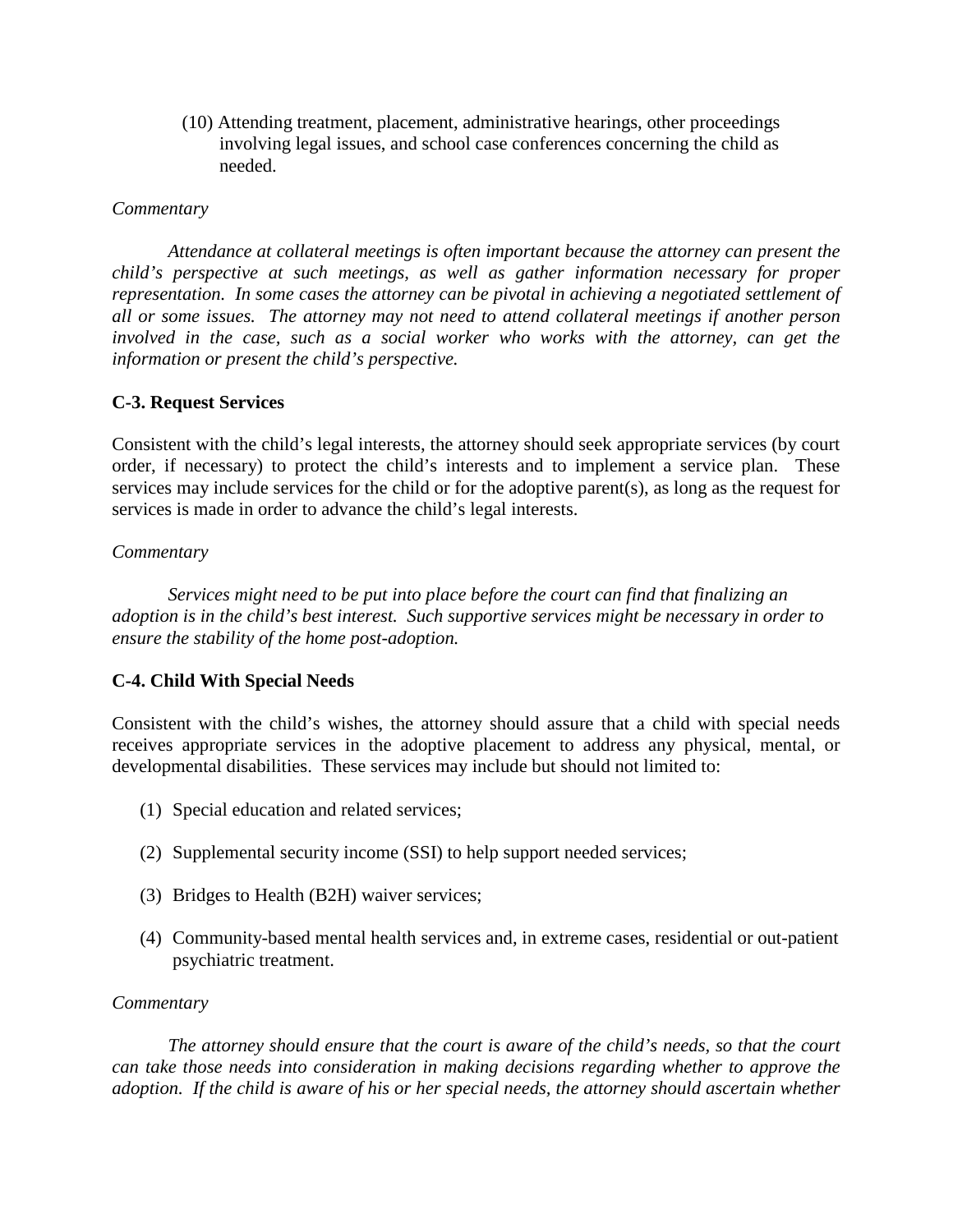*or not the child believes the adoptive parent is able to address those needs, and discuss possible outcomes based on that ability.*

*There are many services available from extra-judicial, as well as judicial, sources for children with special needs. The attorney should be familiar with these other services and how to assure their availability for the client.*

## **C-5. Negotiate Settlements**

The attorney should participate in settlement negotiations to seek expeditious resolution of the case, keeping in mind the effect of continuances and delays on the child. The attorney should use suitable mediations resources and, where appropriate, ask the court to authorize the use of conferencing or mediation to assist in reaching a resolution.

## *Commentary*

*Particularly in contentious cases, the attorney may effectively assist negotiations of the parties and their attorneys by focusing on the needs of the child. If a party has legal representation, it is unethical for the child's attorney to negotiate with that party directly without the consent (preferably written) of the party's attorney. Because the court is likely to resolve at least some parts of the dispute in question based on the best interests of the child, the attorney for the child is in a pivotal position in negotiation. As developmentally appropriate, the attorney should consult the child prior to any settlement becoming binding.* 

## **C-6. Pre-Trial Reports**

The child's attorney should not submit any pre-trial report to the court, but may submit legal papers and argue orally based on the evidence.

## *Commentary*

*In some cases, a child's attorney has been requested by the court to submit a separate pre-trial report and recommendations, or the attorney has elected to submit such a report. The preparation and submission of such a report is inconsistent with the purpose and role of an attorney. The child's attorney is not a social worker or a probation investigator. If expert assistance or reports are needed or desirable, the child's attorney should request that the court order the relevant expert evaluation or study. The child's attorney may also independently retain an expert, such as a social worker or psychologist, to conduct a study and prepare a report. Expert reports may be introduced as evidence, and the expert may be called as a witness. However, the attorney should never assume the role of an expert witness. A child's attorney who submits a report and recommendation opens the possibility that he or she will or should be called as a witness. A professional who has submitted a report may be called for testimony and cross-examination by any party, and may be questioned, under oath, concerning the factual basis of the report and the specific reasons for a conclusion, as well as questions based on hypothetical facts. Any party may also try to refute a witness's testimony. Presenting testimony as a witness is thus incompatible with legal representation, and the possibility raises a conflict under the ethics rules. See NY Rules of Professional Conduct, Rule 3.7 (citing also to Rules 1.7*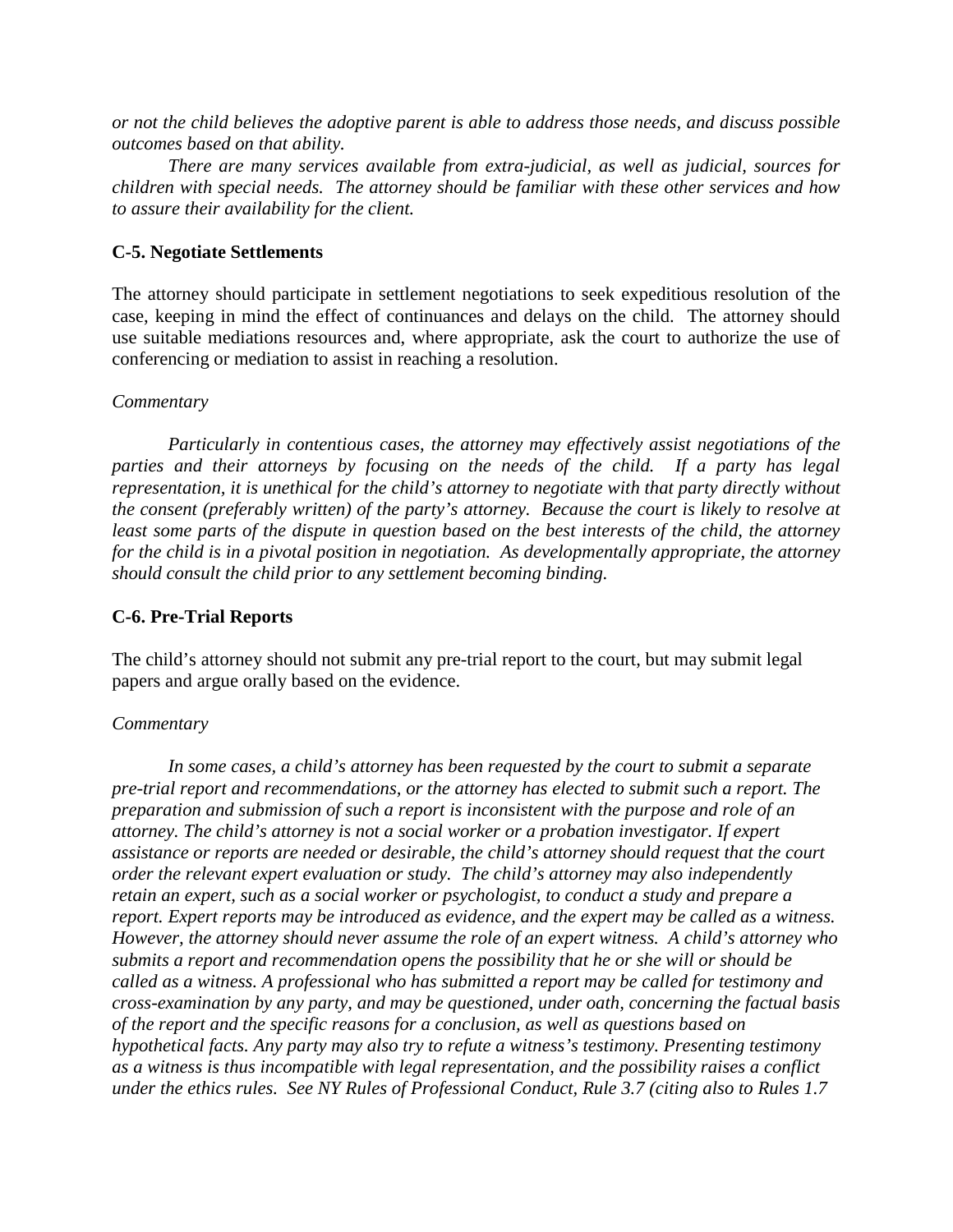*and 1.9). A child's attorney who submits a pre-trial report and recommendations may have no choice but to withdraw as child's attorney, or may be subject to a disqualification motion.*

*Nothing in this section is intended to relieve the attorney of the responsibility to file pretrial motions, memos of law or other legal documents that may be necessary to support the child's legal position. Likewise, submission of a Parenting Plan by attorneys for the parents and the attorney for the child does not fall into the category of a prohibited pre-trial report. Submission of a detailed Parenting Plan is often requested in the supreme courts and should be carefully drafted by the attorney for the child in order to reflect the child's legal position.*

# **C-7. Undocumented Children/SIJS**

The attorney for the child should determine at the outset of the case whether the child is an undocumented immigrant. Undocumented children in foster care have a unique opportunity to regularize their immigration status under the Special Immigrant Juvenile Status (SIJS) section of the federal Immigration and Naturalization Act. The attorney for the child should be familiar with this statute in order to determine whether the young person is eligible for SIJS. If the young person is SIJS eligible, the attorney should obtain the family court orders required in order to adjust the young person's immigration status and connect them with appropriate immigration resources so that the child can obtain a green card.

# *Commentary*

*It is estimated that well over one thousand children who enter foster care in New York State each year do not have legal immigration status. Relief for these children is available in the form of SIJS, a type of visa designated for undocumented children who are the subject of abuse, neglect, voluntary foster care placement, guardianship, adoption, and PINS or delinquency proceedings. While the SIJS application itself is made to the U.S. Citizenship and Immigration Services, a prerequisite for the application is an order from the family court making specific factual findings that the young person:*

- *is under 21 years of age;*
- *is unmarried;*
- *has been declared dependent upon a juvenile court;*
- *has been deemed eligible by the court for long-term foster care due to abuse, neglect or abandonment;*
- *continues to be dependent upon the juvenile court and eligible for long-term foster care in that family reunification is no longer an option; and that*
- *it would not be in the young person's best interest to be returned to his/her country of nationality or last residence.*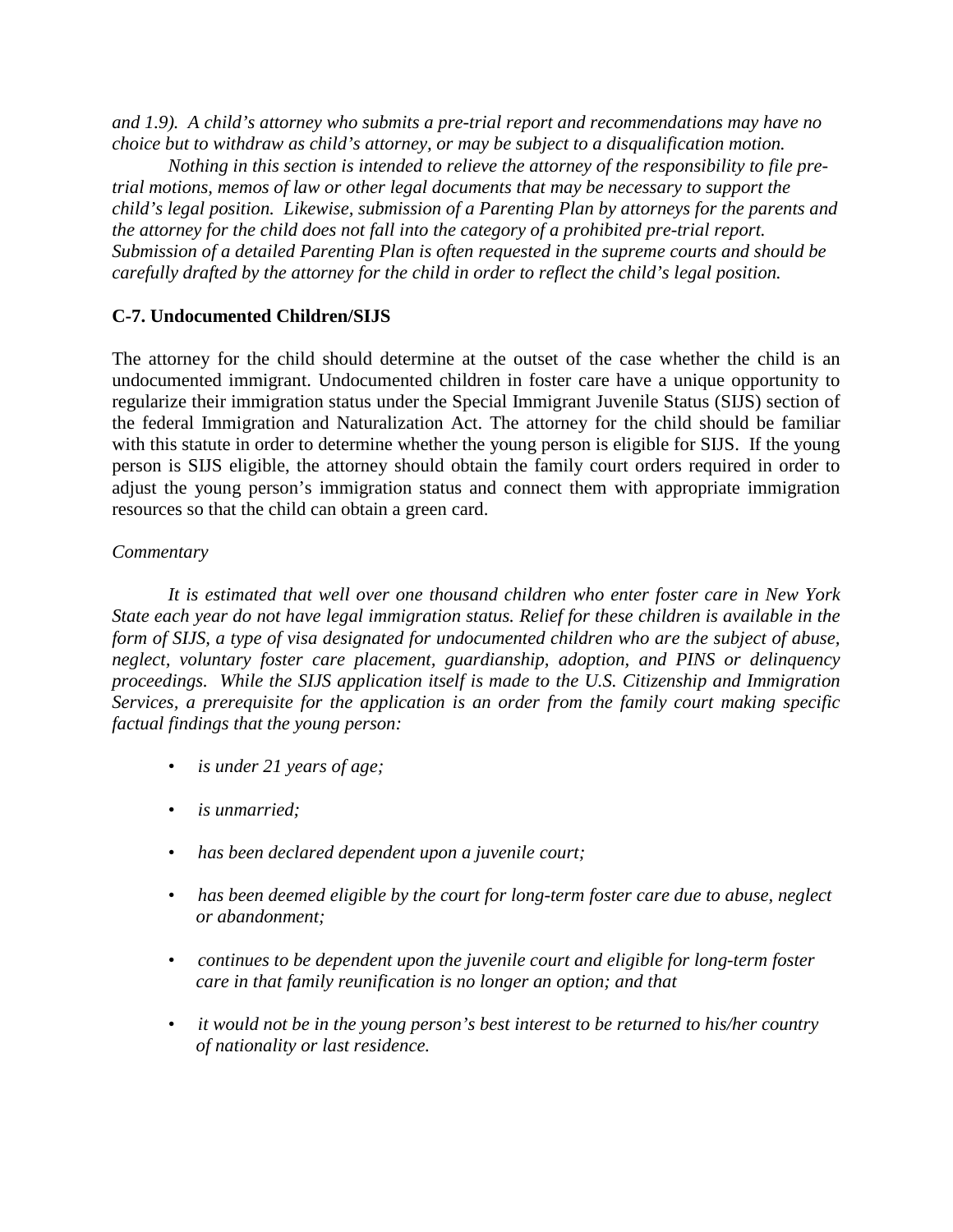*Legally, a SIJS petition does not need to be completed before the adoption. However, practically it can be difficult to get a foster care agency to pay for necessary documents once an adoption is completed. Raising SIJS issues at the time of the adoption will insure the availability of court oversight and may ultimately expedite the SIJS process, but completion of a SIJS filing should not delay the adoption process. See Immigration and Naturalization Act § 101(a)(27)(J), 8 U.S.C.§ 1101(a)(27)(J).*

## **C-8. Adolescent Clients**

The attorney who represents a young person age 14 or older in an adoption proceeding coming out of foster care should be familiar with, among other things, both the federal and state law governing services and discharge resources available to youth aging out of foster care.

## *Commentary*

*When counseling an adolescent who is deciding whether to consent to an adoption, the attorney should be able to explain what the child can expect if s/he refuses to consent to the adoption, preferring, instead, to remain in foster care. The attorney should be aware that some children may have a strong bond with a foster family but will still not want to be adopted by that family. Though a child over the age of 14 must consent to an adoption, a child under 14 may still have strong feelings opposing or desiring an adoption that their attorney must be aware of. In some cases, a psychological evaluation to determine if adoption is in the child's best interests may be appropriate.* 

# **C-9. Review and Execute Post-Adoption Contact Agreements (PACA)**

PACAs have long been a part of private and voluntary agency adoptions. However, until 2005, they were only morally and not legally enforceable. PACAs are now clearly legally enforceable when in the best interest of the child in all agency adoptions. D.R.L. § 112-b. Case law is contradictory in private adoptions as to enforceability as the enabling statute failed to include private adoptions in its coverage.

## *Commentary*

*In the case of an infant adoption, the attorney for the child will need to do the appropriate investigations and substitute his or her judgment as to whether the PACA is in the child's best interest.* 

*In all other situations, the attorney for the child will need to review the PACA with the child and advocate for the child's position, including requesting a hearing if the terms of the PACA are not acceptable to the child.*

*PACAs protect the right of an adoptive child to have access to the birth parents, siblings and under certain circumstances, grandparents.* 

*PACAs in private and voluntary agency adoptions are generally negotiated directly among the parties because the parties have elected to work together to create the adoption.* 

*PACAs in the foster care setting can be more problematic. PACAs are often negotiated as an inducement to the birth parents to surrender the child rather than to proceed to a TPR*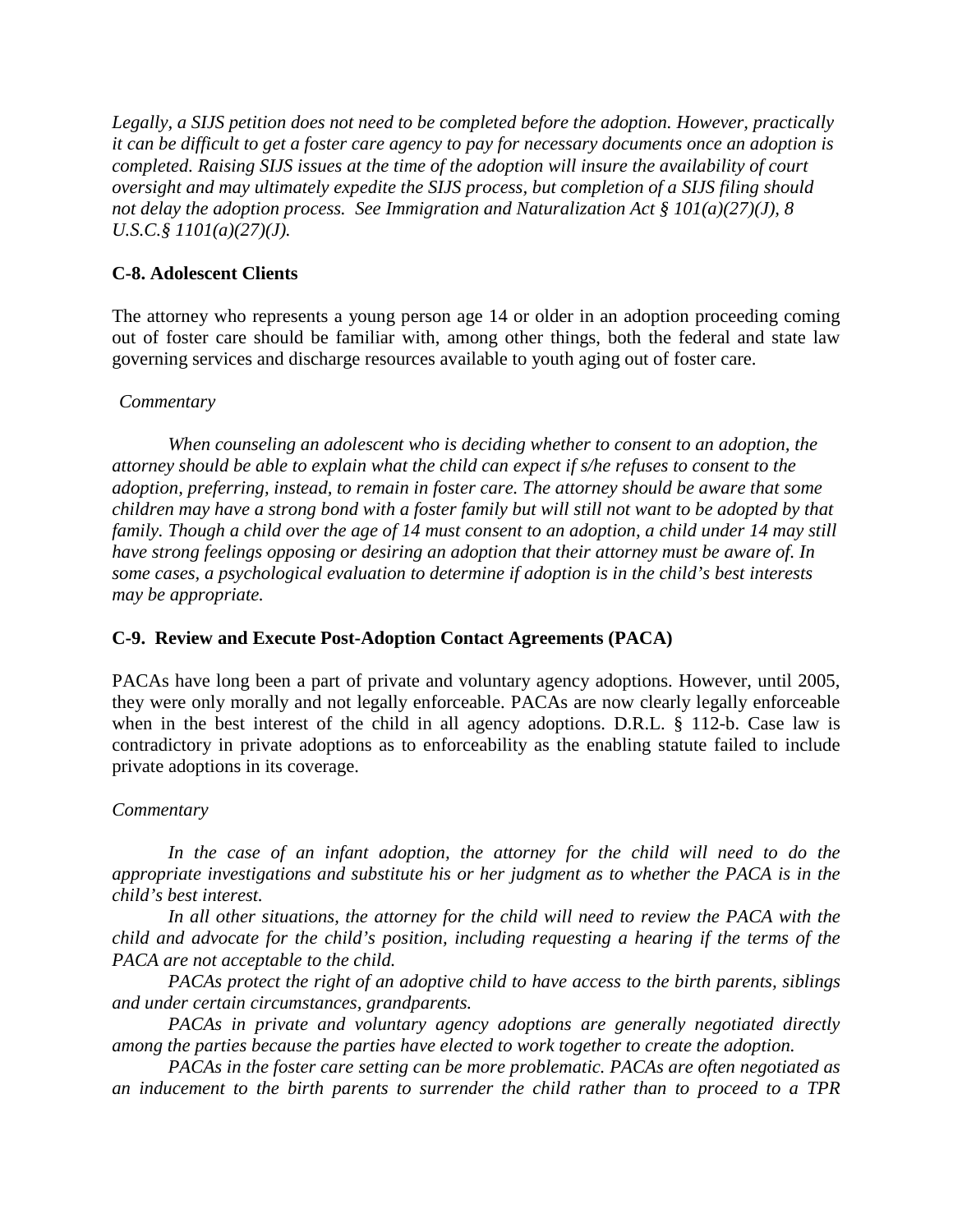*hearing.*[3](#page-21-0) *Frequently, the foster or future adoptive parents are not included in negotiations. At times, the relationship between the foster and birth parents may be strained, as the birth parents perceive the foster parents as part of the system which is taking away their children. The birth and foster parents will not have the foster care agency to assist them with any issues following the finalization of the adoption.* 

# **C-10. Confer With the Attorney Representing the Child in Permanency Hearings**

If the attorney representing the child on the adoption has not also been assigned to represent the child on the underlying termination of parental rights proceeding and subsequent permanency hearings, the attorney should confer with the attorney representing the child in the permanency hearings to ensure that both have complete, accurate information regarding the plans for adoption and any services that might be needed to help achieve the child's stated position.

# *Commentary*

*The family court retains continuing court jurisdiction and calendaring for all children who have been placed or freed for adoption "until the child is discharged from placement and all orders regarding supervision, protection or services have expired." F.C.A. § 1088. The legislative intent of the permanency legislation was to ensure that children who have been placed in foster care or free for adoption do not languish and that the court oversees the progress of every child on a frequent basis. It is incumbent upon the attorney to make best efforts to ensure that every child achieves his or her permanency goal as soon as possible.*

*The child often loses most, if not all, of the child's service providers upon adoption. This can be traumatic for the child. The attorney can advocate for certain services to be continued through programs such as Bridges to Health (B2H) or the foster care agency to transition more slowly to new providers.*

# **D. HEARINGS**

# **D-1. Court Appearances**

The attorney should attend and fully participate in all hearings and in all telephone or other conferences with the court.

# **D-2. Client Explanation**

The attorney should explain to the client, in a developmentally appropriate manner, what is expected to happen before, during and after each hearing. Post-court appearance updates should be provided to the child as soon as possible.

<span id="page-21-0"></span><sup>3</sup> In light of *Matter of Hailey ZZ v. Ricky ZZ*, 19 N.Y.3d 422 (2012), courts can no longer order contact postadoption without a PACA.  $\overline{a}$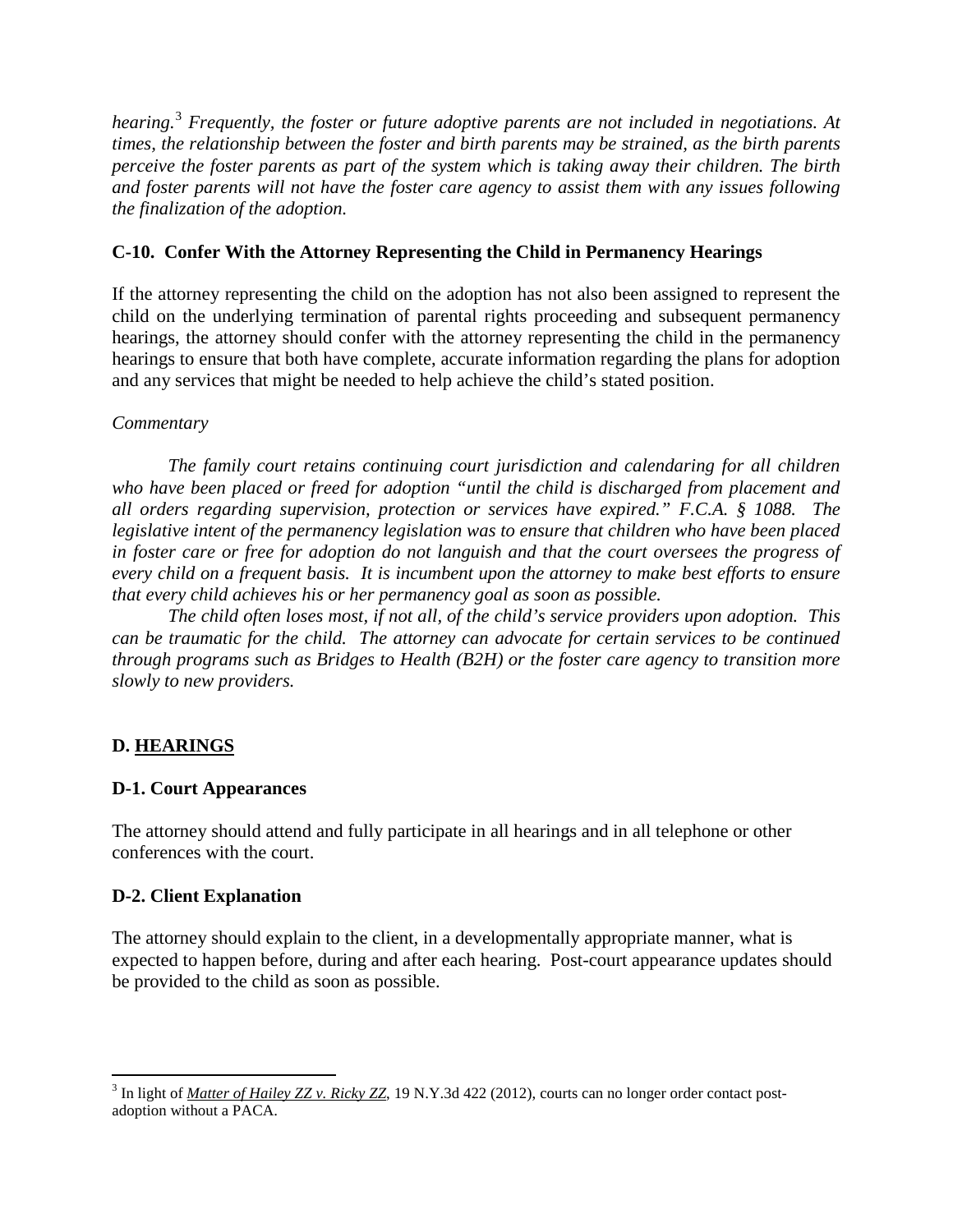## **D-3. Motions and Objections**

The attorney should make appropriate motions, including motions *in limine* and evidentiary objections, to advance the child's position at trial or during other hearings. If necessary, the attorney should file briefs in support of evidentiary issues. Further, during all hearings, the attorney should preserve legal issues for appeal, as appropriate.

## **D-4. Presentation of Evidence**

The attorney should be prepared to present opening and closing statements, cross-examine witnesses, offer exhibits, and provide independent evidence as necessary to support the child's legal position.

## *Commentary*

*The child's position may overlap with the positions of the adoptive parent or another party. Nevertheless, the attorney should be prepared to participate fully in every hearing and not merely defer to the other parties. Any identity of position should be based on the merits of the position (consistent with Standard B-1), and not a mere endorsement of another party's position. Case law makes plain that children are entitled to more than the mere presence of an attorney; they deserve effective representation and the failure to provide effective representation constitutes reversible error. See Matter of Jamie TT., 191 A.D.2d 132. 599 N.Y.S.2d 892 (3d Dept, 1993).*

# **D-5. The Child's Participation at a Hearing**

The child's participation at a hearing can take a variety of forms. Participation can be accomplished indirectly, through the attorney's representation of the child's position, or directly, through the child's presence in the courtroom or *in camera*. When the attorney determines that the child wishes to be present in the courtroom, the attorney shall make necessary applications to the court and otherwise attempt to further the child's desire to participate in the proceedings.

# *Commentary*

*New York State has not yet enacted legislation nor recognized a constitutional right for children to be present during court proceedings. However, when the attorney has determined pursuant to Standard A-1 that the child has the capacity to decide whether he or she wishes to appear in court, the attorney should provide counseling and advice to the child regarding the advisability of appearing in the courtroom as well as inform the child of other mechanisms for participation, such as presentation of* in camera *testimony, or appearance for discrete portions of the proceeding. The attorney should also raise and discuss with the child the emotional impact of the child's presence in court or exposure to inflammatory facts but, in the end, should assert the child's desire to appear in court insofar as the child directs. Under the present statutory framework, the court has discretion to grant or deny this request.*

*When the attorney has determined pursuant to Standard A-1 that the child lacks capacity, the attorney should advocate for the child's presence in the courtroom only after determining*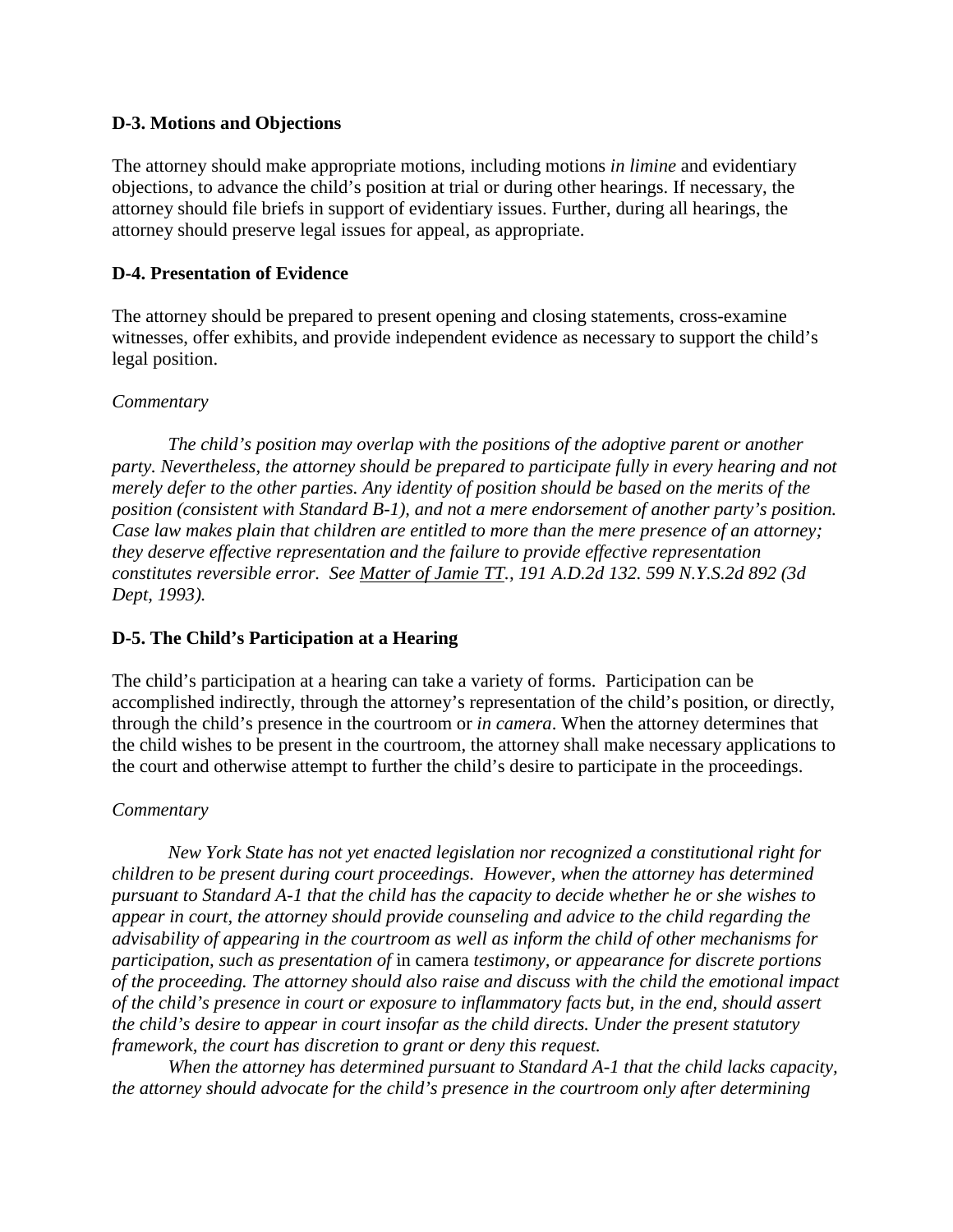*that the child's presence is essential to the furtherance of the child's legal position, and after consulting with mental health professionals, caretakers, and any other persons who are knowledgeable about the child's emotional condition and possible harmful reaction to the court proceedings. The attorney should keep in mind that any child, even one who is too young to sit through the hearing, or too developmentally delayed to direct the attorney with regard to the outcome of the case, may benefit from seeing the courtroom and meeting or at least seeing the judge who will be making decisions.* 

*When an attorney's application to have a child present in court is granted by the judge, the attorney should always attempt to ensure that the child's experience in court is as comfortable and stress-free as possible. To that end, the attorney should try to arrange for the child to wait in an appropriate setting in the courthouse and explain to the child, before and after the hearing, what is likely to occur and what has occurred.* 

## **D-6. Whether Child Should Testify**

The attorney should decide, in consultation with his or her client, whether to call the child as a witness, and if so, whether testimony will be given in open court or whether the child should testify *in camera*. The decision should include consideration of the child's need or desire to testify, any repercussions of testifying, the necessity of the child's direct testimony, the availability of other evidence or hearsay exceptions that may substitute for direct testimony by the child, and the child's developmental ability to provide direct testimony and withstand possible cross-examination. Ultimately, unless the child clearly lacks capacity pursuant to the criteria set forth in section A-3 (above), the attorney is bound by the child's direction concerning testifying.

## *Commentary*

*There are no blanket rules regarding a child's testimony. While testifying is undoubtedly traumatic for many children, it is therapeutic and empowering for others. Therefore, the decision to have the child testify should be made individually, based on the circumstances of the individual child and the individual case. In the absence of compelling reasons, a child who has a strong desire to testify should be called to do so. If the child does not wish to testify or would be harmed by being forced to testify, the attorney should seek a stipulation of the parties not to call the child as a witness or seek a protective order from the court. If the child is compelled to testify, the attorney should seek to minimize the adverse consequences by seeking any appropriate accommodations permitted by local law, such as having the testimony taken informally, in chambers, without presence of the parties, or the parties' attorneys, and requesting sufficient hearing time in order for the child's testimony to be limited to one appearance. Before agreeing to this forum, the child should always be made aware of the rare circumstances where judges have determined that in-chambers testimony can be shared with others who might be excluded from chambers. At the conclusion of the* in camera *interview, the attorney should reiterate the confidential nature of the proceeding, and make every effort to ensure that the transcript will not be released to any unauthorized person. The attorney should also prepare the child for the possibility that the judge may render a decision against the child's wishes.*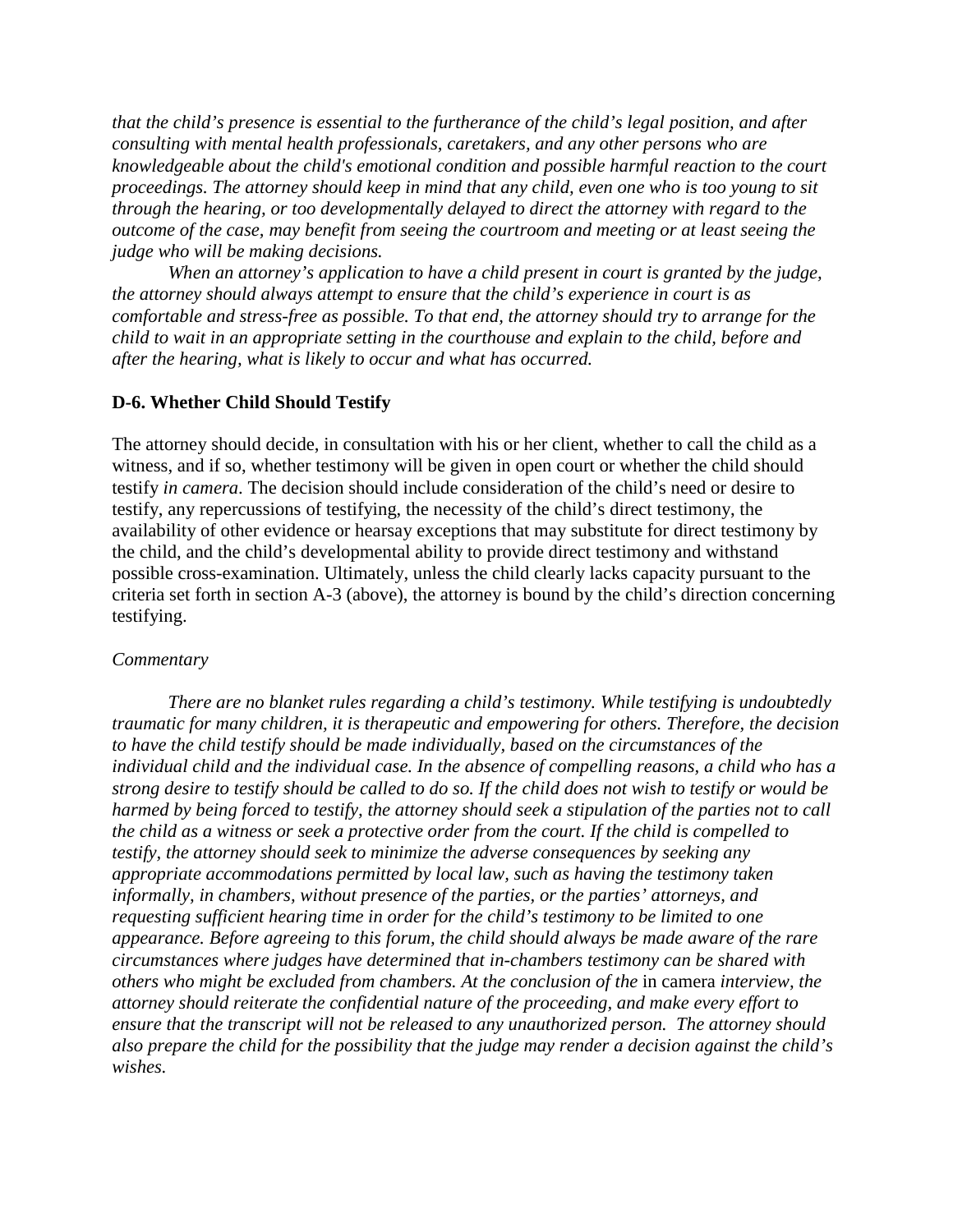*If the child's testimony is requested or required, the attorney must thoroughly prepare the child and advise the child of the nature of the testimony and the reasons the testimony is necessary. If the child's testimony is requested and the child does not wish to testify, the attorney should consider whether testifying may be avoided either through the introduction of other evidence or by stipulation to the facts to which the child would attest or, when appropriate, by filing a protective order to prevent the compelled testimony of the child. If the child's testimony is required, the attorney should consider requesting that the testimony be taken in the judges' chambers with the attorney present, rather than in the more formal courtroom (which may be intimidating to the child). The attorney should request that the in camera interview be structured in a way that would be least harmful to the child. The attorney should also consider consulting with a social worker or other mental health professional to help the child prepare for the psychological and emotional experience of testifying before the court.*

# **D-7. Child Witness**

The attorney should prepare the child to testify. This should include familiarizing the child with the courtroom, court procedures, and what to expect during direct and cross-examination and ensuring that testifying will cause minimal harm to the child.

## *Commentary*

*The attorney's preparation of the child to testify should include attention to the child's developmental needs and abilities as well as to accommodations which should be made by the court and other attorneys. The accuracy of children's testimony is enhanced when they feel comfortable. The attorney should seek any necessary assistance from the court in order to maximize the child's level of comfort, including location of the testimony (in chambers, at a small table, etc.), determination of who will be present, restrictions on the manner and phrasing of questions posed to the child, and the possibility of a prior visit to the courtroom.* 

# **D-8. Questioning the Child**

The attorney should seek to ensure that questions to the child are phrased in a syntactically and linguistically appropriate manner.

## *Commentary*

*The phrasing of questions should take into consideration the law and research regarding children's testimony, memory, and suggestibility. The attorney must become skilled at recognizing the child's developmental limitations and in asking developmentally appropriate questions. If the child is testifying* in camera*, the attorney should request permission to ask questions that the judge may not have asked, whenever it is in the client's interest to have the judge hear that information.*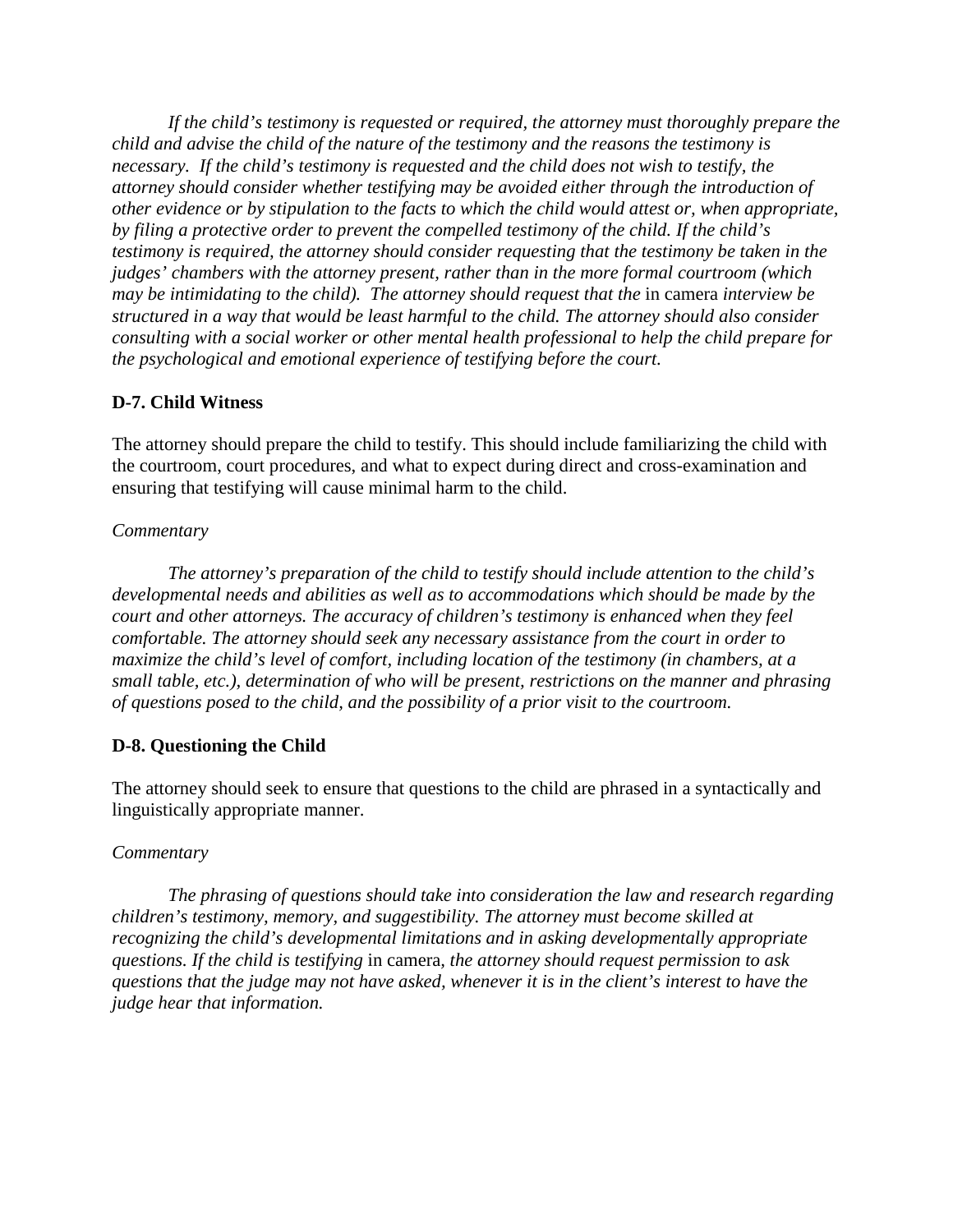## **D-9. Challenges to Child's Testimony or Statements**

The child's competency to testify, or the reliability of the child's testimony or out-of-court statements, may be called into question. The attorney should be familiar with the current law and empirical knowledge about children's competency, memory, and suggestibility and, where appropriate, attempt to establish the competency and reliability of the child.

#### *Commentary*

*If necessary, the attorney should present expert testimony to establish competency or reliability, or to rehabilitate any impeachment of the child on those bases.* 

## **D-10. Conclusion of Hearing**

If appropriate, the attorney should make a closing argument and provide proposed findings of fact and conclusions of law. The attorney should discuss the end of the representation and determine what contacts, if any, the attorney and child will continue to have.

#### *Commentary*

*The relationship between child and attorney may be one of the more enduring relationships in the child's life. The attorney should make clear how to seek legal assistance if needed after the finalization.*

## **D-11**. **Fair Hearings**

In the event a child is removed by the agency prior to finalization, the adoptive parents are entitled to a fair hearing through OCFS. The child should have representation. If the preadoptive parents are unsuccessful in this hearing, the child will have no further contact with the preadoptive parents. The child's position should be fully represented in such a proceeding.

#### *Commentary*

*If the adoption attorney is not also representing the child on the underlying foster care proceedings, the adoption attorney should confer with the foster care attorney to determine who will present the child's position at the fair hearing. Although the child is not technically a party to the fair hearing, the child's position may be heard and considered by the hearing officer.* 

## **D-12. Best Interest Hearings**

A best interest hearing may be required if the birth parents withdraw consent during the revocation period of the consent or surrender. Again, if the preadoptive parents are unsuccessful, the child will be returned to the birth parent. The child will have no further contact with the preadoptive parents. The child's position should be fully represented in such a proceeding. A best interest hearing may also be required if either party alleges that a violation of a PACA has occurred. (See D.R.L. § 112-b)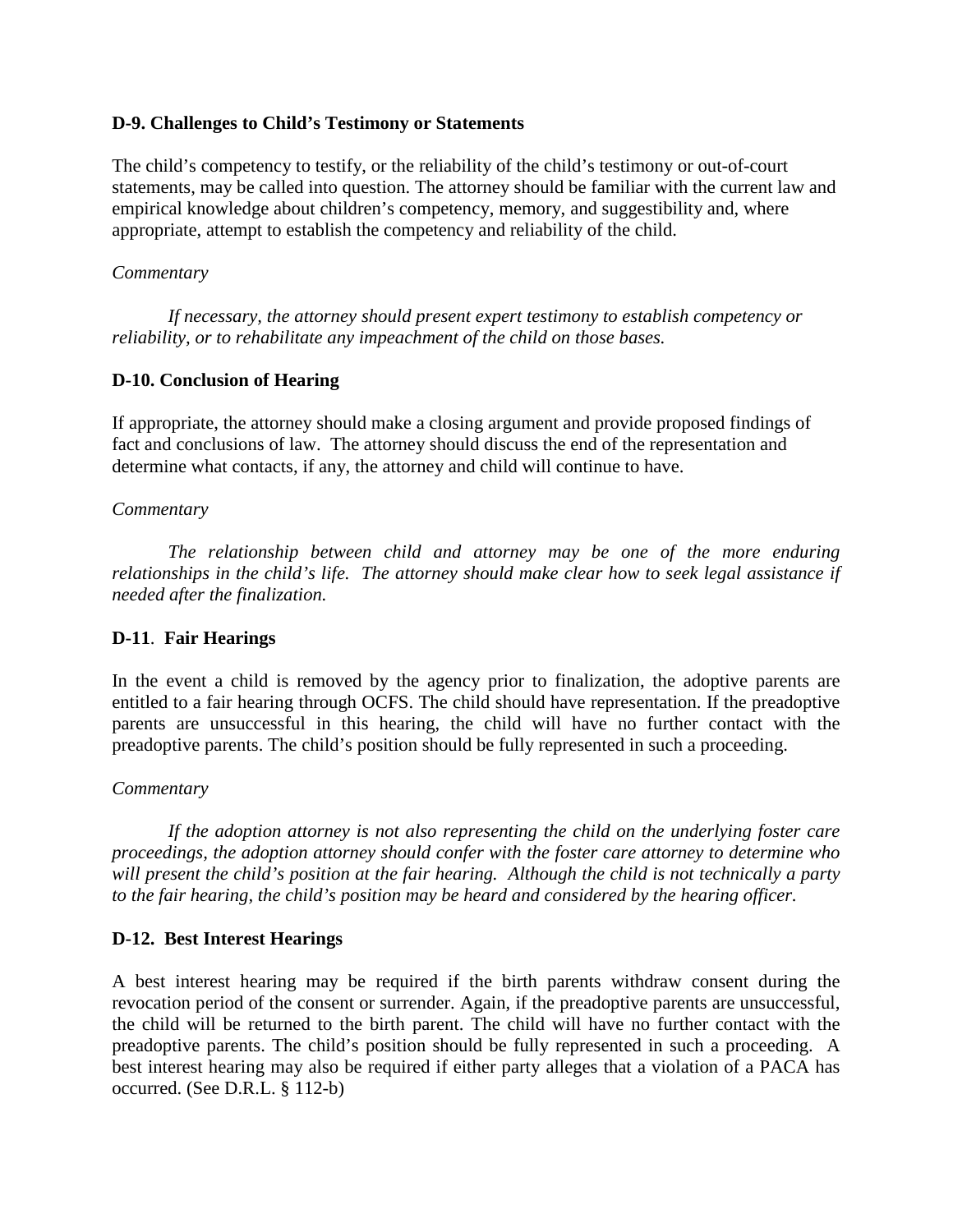## *Commentary*

*The child's position with respect to these issues is vitally important to the decisions to be made by the court. The attorney should be fully prepared to present that position.*

## **D-13. D.R.L. § 111 Hearings**

The hearing is to determine whether the birth parent's consent is required for the adoption to proceed. If the court determines that the birth parent's consent is not required, the child will have no further contact with the birth parent. The child's position should be fully represented in such a hearing.

## *Commentary*

*The child may have had no contact from the absent parent for at least 6 months. The child's position may be different from that of the parent, particularly if the child once had a relationship with the absent parent.* 

*The child may also need medical history from the absent parent. The child's attorney may be in a better position than the adopting parent to seek that information.* 

## **E. POST-HEARING**

## **E-1. Review of Court's Order**

The attorney should review all written orders to ensure that they conform to the court's verbal orders and statutorily required findings and notices.

## **E-2. Communicate Order to Child**

The attorney should discuss each order and its consequences with the child.

## *Commentary*

*The child is entitled to understand what the court has done and what that means to the child.* 

## **E-3. Protecting the Child's Rights**

Whenever appropriate, after consulting with the child, the attorney should assist in the filing of a notice of claim, obtain counsel for clients who were abused or injured in foster care, and for clients who were removed in violation of their constitutional rights, investigate bringing suit for damages for the client. The attorney for the child is obligated to protect all of the child's legal rights even if the attorney is not able to represent the child in another forum.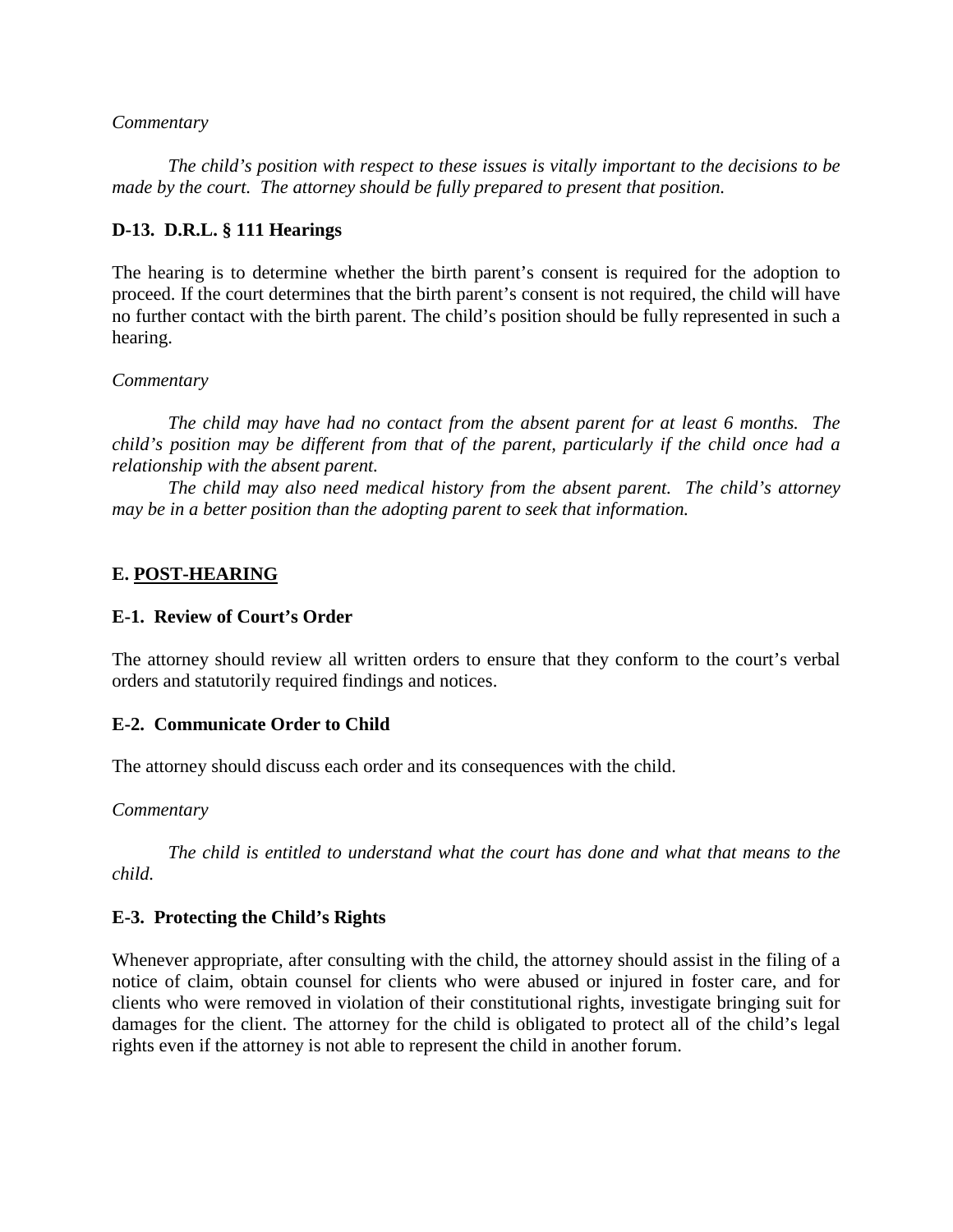## **E-4. Subsequent Proceedings**

Whenever possible, the child's attorney should represent the child in any subsequent relevant proceeding, such as a proceeding pursuant to D.R.L. § 112-b for enforcement of a Post-Adoption Contact Agreement.

# **F. APPEAL**

## **F-1. Decision to Appeal**

The attorney should consider and discuss with the child, as developmentally appropriate, the possibility of an appeal. If after such consultation, the child wishes to appeal the order, and the appeal would not be frivolous, the attorney should take all steps necessary to perfect the appeal and seek appropriate temporary orders or extraordinary writs necessary to protect the interests of the child during the pendency of the appeal. If the child is aggrieved by the order, the attorney should take and perfect an appeal even if a party is also appealing.

#### *Commentary*

*F.C.A. § 1121(2) requires the attorney to advise the child, in writing, of the right to appeal, the time limitations, the manner of initiating the appeal and obtaining a transcript, and the right to a free transcript and representation. The attorney is also statutorily required to explain to the child the consequences of an appeal and the reasons upon which an appeal may be based. The attorney should explain to the child not only the legal possibility of an appeal, but also the ramifications of filing an appeal, including the potential for delaying the implementation of services or placement options. The attorney should also explain whether the trial court's orders will be stayed pending appeal and what the agency and trial court may do pending a final decision. It is important to file a notice of appeal and perfect the appeal rather than relying on the aggrieved party to do so because if the party fails to perfect his or her appeal, the child will have no remedy.*

## **F-2. Withdrawal**

If the attorney determines he or she lacks the necessary experience or expertise to handle the appeal, the attorney should notify the court and seek to be discharged or replaced.

## *Commentary*

*NY Rules of Professional Conduct, Rule 1.1. (b) states that "A lawyer shall not handle a legal matter that the lawyer knows or should know that the lawyer is not competent to handle, without associating with a lawyer who is competent to handle it."*